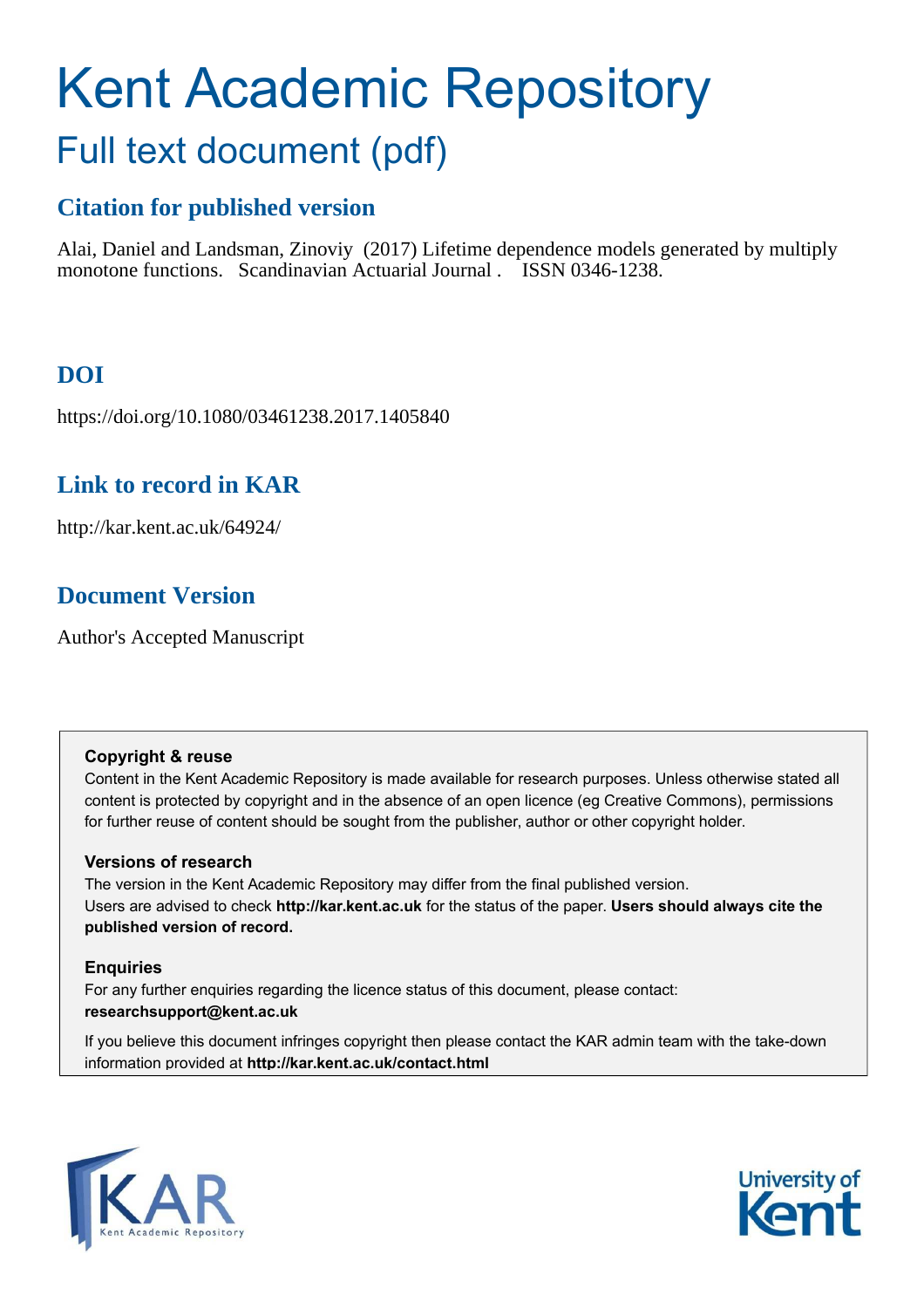# Lifetime Dependence Models Generated by Multiply Monotone Functions

Daniel H. Alai<sup>1</sup> Zinoviy Landsman<sup>2</sup>

School of Mathematics, Statistics and Actuarial Science University of Kent, Canterbury, Kent CT2 7NZ, UK

Department of Statistics, Actuarial Research Center University of Haifa, Mount Carmel, Haifa 31905, Israel

#### Abstract

We study a family of distributions generated from multiply monotone functions that includes a multivariate Pareto and, previously unidentified, exponential-Pareto distribution. We utilize an established link with Archimedean survival copulas to provide further examples, including a multivariate Weibull distribution, that may be used to fit light, or heavy-tailed phenomena, and which exhibit various forms of dependence, ranging from positive to negative. Because the model is intended for the study of joint lifetimes, we consider the effect of truncation and formulate properties required for a number of parameter estimation procedures based on moments and quantiles. For the quantile-based estimation procedure applied to the multivariate Weibull distribution, we also address the problem of optimal quantile selection.

Keywords: Multiply monotone functions; Archimedean survival copulas; Pareto distribution; Weibull distribution; Multivariate truncation

 $^1{\tt d.h.alai@kent.ac.uk}$ 

<sup>2</sup>landsman@stat.haifa.ac.il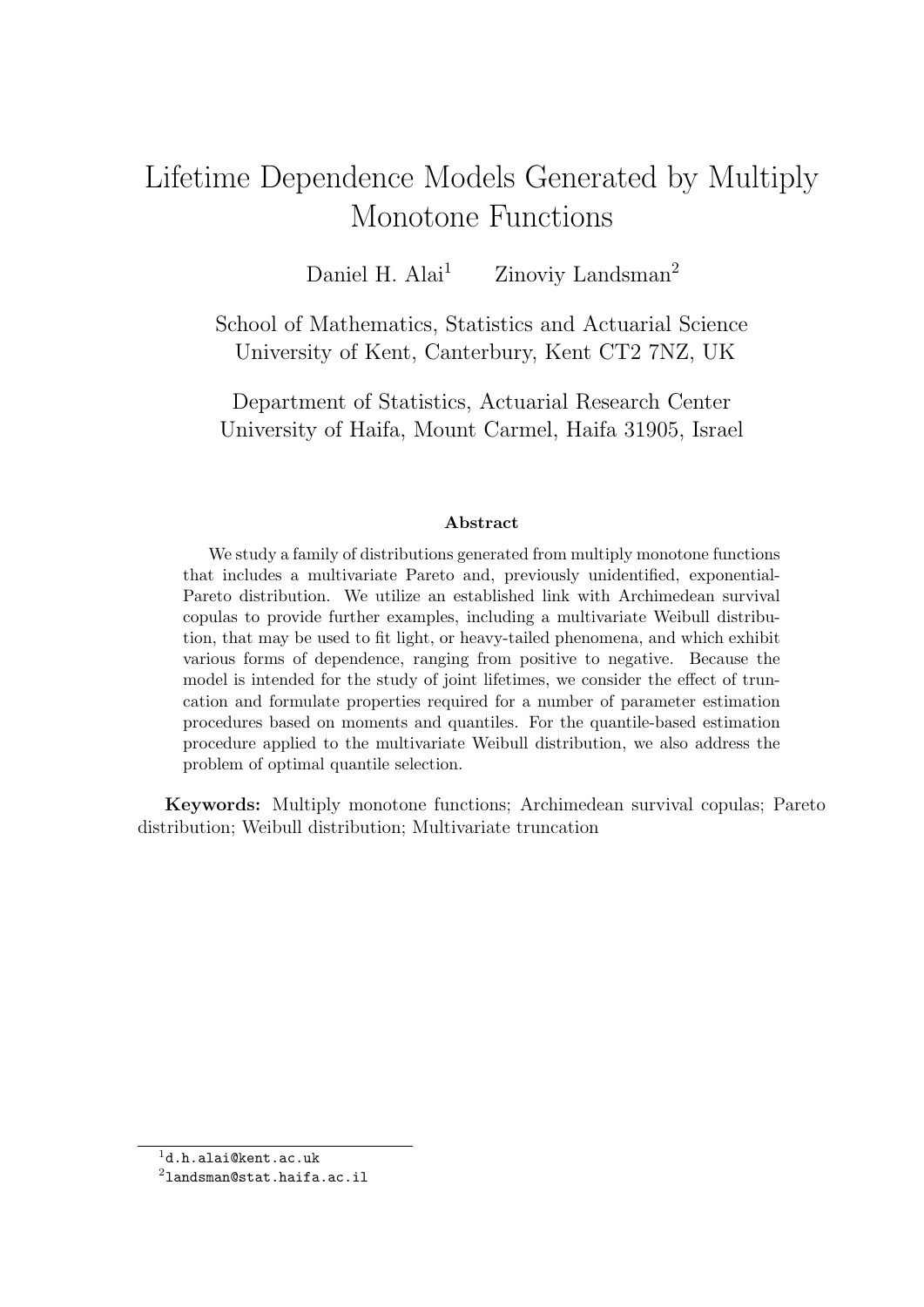## 1 Introduction

We consider constructions of multivariate distributions, introduced in Hendriks and Landsman (2017), generated from multiply monotone functions; see Williamson (1956). This family includes a multivariate Pareto distribution as a special case. The Pareto is an important and well-known distribution due to its ability to capture heavy-tailed phenomena; see e.g. Mardia (1962), Arnold (1985) and Embrechts et al. (1997). Furthermore, truncation is an inherent feature of the *peaks over threshold* method used to study extreme value distributions and relevant to statistical theory in general. More recently, the multivariate Pareto distribution has received considerable attention in finance and insurance; see e.g. Chiragiev and Landsman (2007), Asimit et al. (2010), Vernic (2011) and Alai *et al.* (2016). In the latter, the nature of the application required the multivariate distribution to be truncated, yielding some interesting theoretical results as well as estimation procedures.

Applications in actuarial science, for both life and general insurance, often require truncated distributions. It is well-known that for general insurance, claims are often subject to a deductible. This is an important feature of the data, which needs to be addressed appropriately by the claims severity distribution. For joint lifetime modelling, as in Alai et al. (2016), relevant data is conditional upon individuals surviving to a certain age; for example, the pension age. Public pension sustainability, the shift in employer-sponsored pension plans from defined benefit to defined contribution, and the buying-out of existing pensions via the purchase of bulk annuities are all very important consequences of changes in longevity that can be captured via an appropriate dependence structure between lives. With this application in mind, we establish tools that allow for a richer variety of dependence between lifetimes, whilst addressing the inherent truncation in the data. This is instrumental in the pricing and risk management of life-benefit products such as bulk annuities.

In this paper, we study the effect of both univariate and multivariate truncation on distributions generated from multiply monotone functions. We consider the impact of truncation on parameter estimation techniques that rely on moments and quantiles. Following Hendriks and Landsman (2017), let  $X = (X_1, \ldots, X_n)$  be a multivariate random vector with strictly positive components  $X_i > 0$  such that its joint survival function is given by

$$
P(X_1 > x_1, ..., X_n > x_n) = h\left(\sum_{i=1}^n \lambda_i x_i\right), \qquad x_i \ge 0,
$$
 (1)

for  $\lambda_i > 0$ ,  $\forall i$ , where h is d-times monotone,  $d \geq n$ . That is, for  $k \in \{1, ..., d\}$ ,

$$
(-1)^k h^{(k)}(x) \ge 0, \quad x > 0.
$$
 (2)

In the special case that  $\lambda_i = 1$ ,  $\forall i$ , we retrieve the Schur-constant survival function; see e.g. Caramellino and Spizzichino (1994) and Nelsen (2005). To ensure we have a survival function with a well-defined inverse, we assume  $h(x)$  is strictly decreasing for  $x \geq 0$ . The joint density of any subset of **X** exists and can be found by taking the derivative of the function  $h$  an appropriate number of times. For example, the density of  $X$  is given by

$$
f_{\mathbf{X}}(x_1,\ldots,x_n) = (-1)^n \lambda_1 \cdots \lambda_n h^{(n)} \bigg(\sum_{i=1}^n \lambda_i x_i\bigg) \ge 0, \qquad x_i > 0,
$$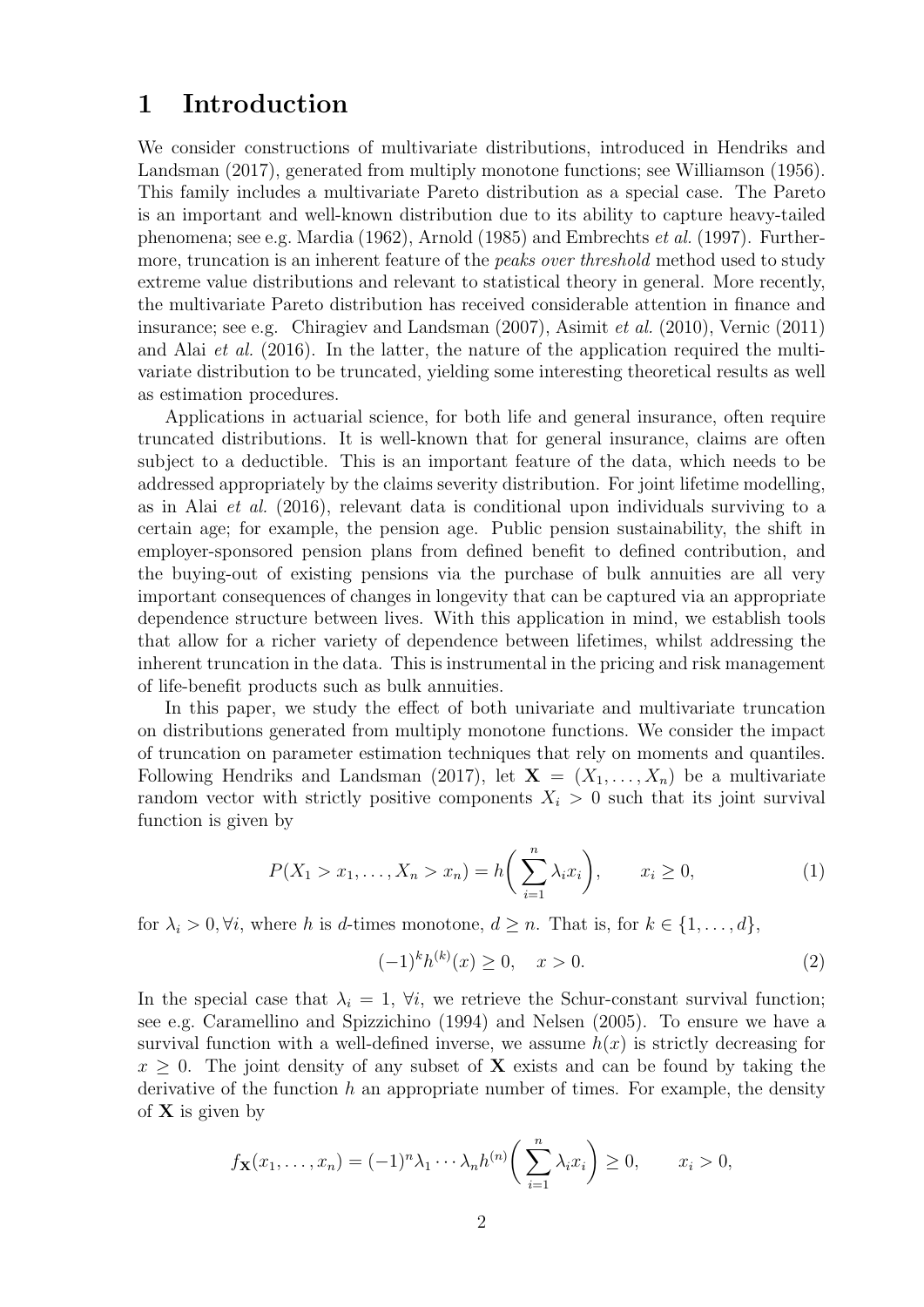and the density of  $X_i$  is given by

$$
f_i(x_i) = (-1)\lambda_i h^{(1)}(\lambda_i x_i) \ge 0, \qquad x_i > 0.
$$

The marginal survival function of  $X_i$  could be determined from the density above, or directly from the joint survival function as follows:

$$
P(X_i > x_i) = P(X_1 > 0, ..., X_{i-1} > 0, X_i > x_i, X_{i+1} > 0, ..., X_n > 0)
$$
  
=  $h(\lambda_i x_i), \quad x_i \ge 0.$ 

It is clear that the function h always behaves as a survival function, whether for the n-variate joint distribution, a univariate marginal distribution, or anything in between. As such, we require

$$
h(0) = 1, \qquad \lim_{x \to \infty} h(x) = 0.
$$
 (3)

#### Relationship to Archimedean Survival Copulas

The requirements on h are identical to those of Archimedean copula generators, and hence, the multivariate distribution we consider has intimate links with this family of copulas. In general, the literature on copulas is vast; they represent a very important tool in the dependence modelling arsenal; see e.g. Frees and Valdez (1998), Nelsen (1999), McNeil *et al.* (2005) and McNeil and Nešlehová (2009) as well as Genest and Rivest (1993), Genest et al. (1995) and Hofert et al. (2012) for more on estimation procedures.

In order to showcase the various forms of dependence that can be attained via the construction of Hendriks and Landsman (2017), which includes both positive and negative dependence, we demonstrate the effects of selecting well-known Archimedean copula generators to form distributions as given by Equation (1). In each case, we demonstrate the necessary steps to address truncation and provide explicit expressions to obtain parameter estimates.

In some detail, provided that h satisfies the conditions in Equations  $(2)$  and  $(3)$ , it is the generator of an Archimedean survival copula. In Hendriks and Landsman (2017), it is shown that a multivariate distribution is identically specified either through the Archimedean survival copula with generator  $h$  whose marginal survival distributions also follow the functional form of  $h$ , or through the joint survival function as given by Equation (1).

Let the marginal distributions of the  $X_i$  have survival functions that are given by  $P(X_i > x_i) = h(\lambda_i x_i) = p_i$  and apply Archimedean survival copula  $\hat{C}$  with generator h,

$$
\widehat{C}(p_1,\ldots,p_n)=h(h^{-1}(p_1)+\ldots+h^{-1}(p_n)),
$$

where  $h^{-1}$  is the inverse of h such that  $h(h^{-1}(p)) = p$  and h is d-times monotone,  $d \ge n$ ; see e.g. Nelsen (1999) and McNeil and Nešlehová (2009). Consequently, we have that

$$
P(X_1 > x_1, ..., X_n > x_n) = C(P(X_1 > x_1), ..., P(X_n > x_n))
$$
  
=  $\hat{C}(p_1, ..., p_n)$   
=  $h(h^{-1}(p_1) + ... + h^{-1}(p_n))$   
=  $h(h^{-1}(h(\lambda_1 x_1)) + ... + h^{-1}(h(\lambda_n x_n)))$   
=  $h(\lambda_1 x_1 + ... + \lambda_n x_n).$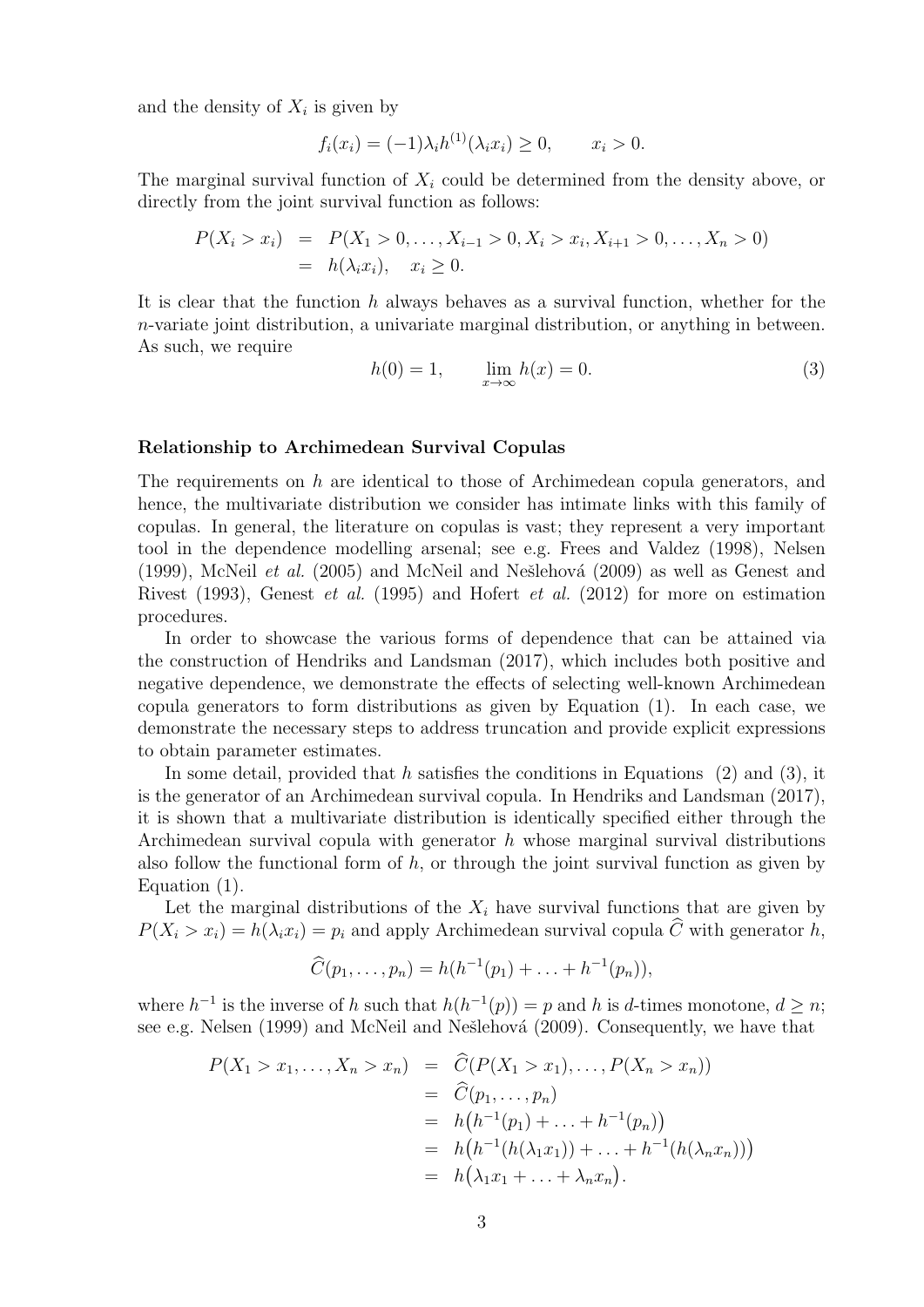The other direction is shown similarly, and hence the two constructions are equivalent.

Organization of the paper: In Section 2 we consider the truncated moments and quantiles of the univariate distribution generated by h. We address the effect of multivariate truncation on the moments of the marginal distributions as well the distribution of the minimum and maximum in Section 3. We consider some examples of multivariate distributions in Section 4, providing all the necessary details for moment and quantile estimation procedures. In Section 5 we consider the quantile-based estimation procedure and address the problem of selecting optimal quantile levels. Section 6 concludes the paper.

## 2 Univariate Truncation

In the following two sections, we derive some relevant properties of multivariate distributions specified via the joint survival function. We address, first, univariate truncation of the marginal distribution, followed by multivariate truncation.

## 2.1 Multiply Monotone Generator h

For  $\mathbf{X} = (X_1, \ldots, X_n)$  with strictly positive components  $X_i > 0$ , we have

$$
P(X_1 > x_1, \dots, X_n > x_n) = h\left(\sum_{i=1}^n \lambda_i x_i\right), \qquad x_i \ge 0,
$$

 $\lambda_i > 0$ ,  $\forall i$ , where h is d-times monotone,  $d \geq n$ . We refer to h as the multiply monotone generator of the multivariate distribution of  $X$ . We presently introduce the antiderivatives of h, of which we make ample use below.

$$
h^{(-1)}(x) = -\int_x^{\infty} h(y)dy,
$$
  

$$
h^{(-2)}(x) = -\int_x^{\infty} \left\{-\int_y^{\infty} h(z)dz\right\} dy,
$$

and so on. Recursively, we have that

$$
h^{(-k)}(x) = -\int_x^{\infty} h^{(-(k-1))}(y) dy.
$$

We generally apply the antiderivatives with argument  $\lambda x + c$  for constants  $\lambda$  and c; substitution yields

$$
h^{(-k)}(\lambda x + c) = \int_x^{\infty} (-1)\lambda h^{(-(k-1))}(\lambda y + c) dy.
$$

## 2.2 Moments of the Truncated Marginal Distribution

Consider the truncation of  $X_i$  with truncation point  $\tau$ ,  $\tau X_i = X_i | X_i > \tau$ . We refer to this as univariate truncation since nothing is claimed about the level of the remaining marginal distributions  $X_j, j \neq i$ ; we address multivariate truncation in Section 3. We provide a useful result for the raw moments of  $X_i$  and  ${}_T X_i$ .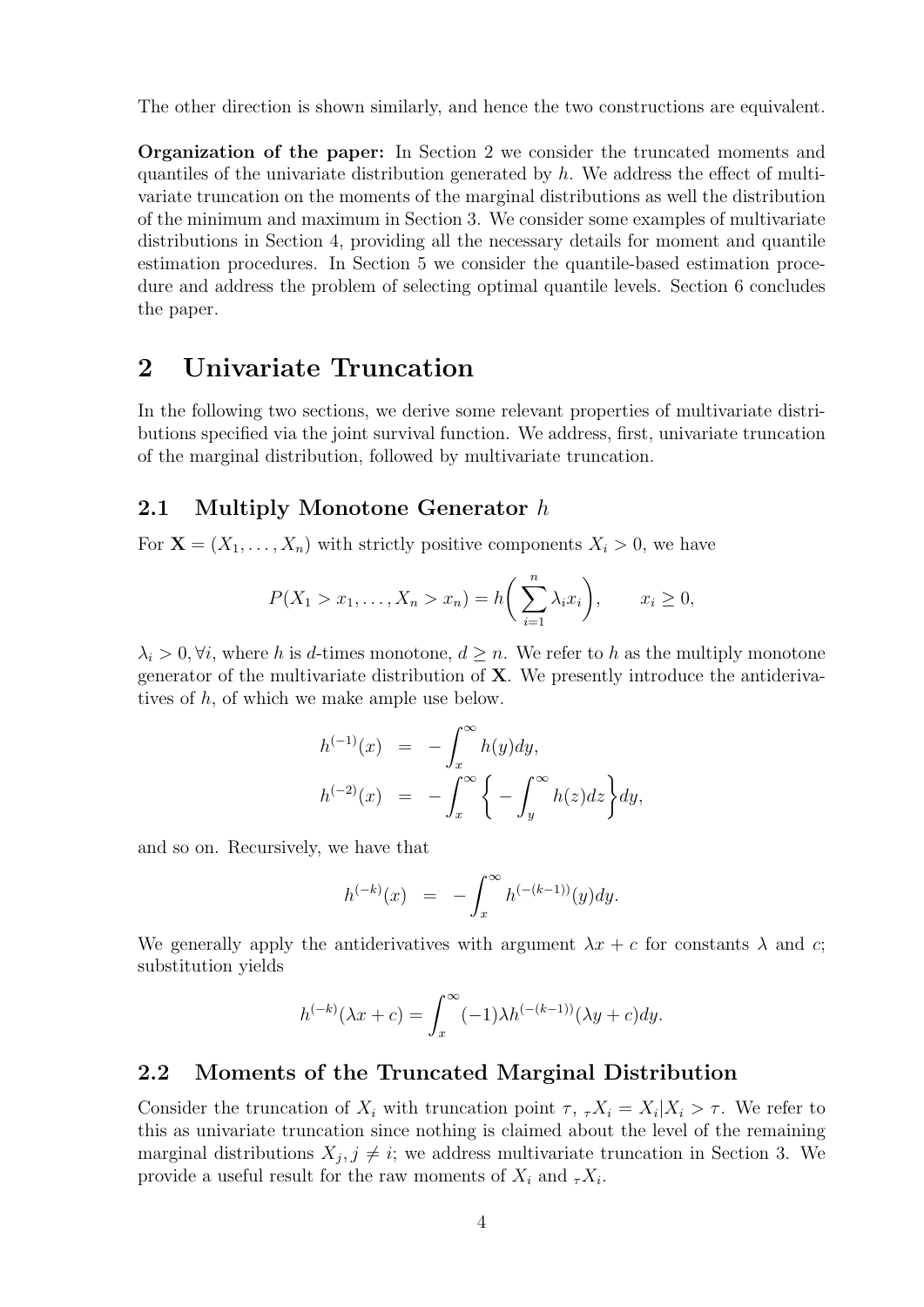**Theorem 1** Consider  $X = (X_1, \ldots, X_n)$  with strictly positive components and marginal survival functions  $h_i(\lambda_i x_i), \lambda_i > 0, \forall i$ , for d-times monotone  $h_i, d \geq n$ . If finite, the k<sup>th</sup> raw moment, which we denote  $\alpha_k$ , for  $k \in \{1, 2, ..., d\}$ , of  $X_i$  and  ${}_{\tau}X_i = X_i | X_i > \tau$ ,  $\tau \geq 0$ , are given by

$$
\alpha_k(X_i) = (-1)^k k! \frac{h_i^{(-k)}(0)}{\lambda_i^k},
$$
  
\n
$$
\alpha_k(\tau X_i) = h_i(\lambda_i \tau)^{-1} \sum_{j=0}^k (-1)^j \tau^{k-j} \frac{k!}{(k-j)!} \frac{h_i^{(-j)}(\lambda_i \tau)}{\lambda_i^j},
$$
  
\n
$$
\zeta_i^{(-k)}(x) = -\int_x^\infty h_i^{(-(k-1))}(y) dy \text{ and } h_i^{(0)}(x) = h_i(x).
$$

**Proof.** We prove the result directly. In general, we assume integrals corresponding to finite moments are well-defined; for specific  $h_i$ , one can be more precise and relate the existence of moments to values of the canonical parameter  $\theta$ .

where  $h_i^{(-k)}$ 

$$
\alpha_k(\tau X_i) = h_i(\lambda_i \tau)^{-1} \int_{\tau}^{\infty} x^k (-1) \lambda_i h_i^{(1)}(\lambda_i x) dx.
$$

Apply integration by parts with  $u = x^k$  and  $dv = (-1)\lambda_i h_i^{(1)}$  $i^{(1)}(\lambda_i x)dx$ ; consequently,  $du = kx^{k-1}dx$  and  $v = -h_i^{(0)}$  $\binom{0}{i}(\lambda_ix).$ 

$$
\alpha_k(\tau X_i) = h_i(\lambda_i \tau)^{-1} \bigg\{ -x^k h_i^{(0)}(\lambda_i x) \Big|_{x=\tau}^{\infty} + \int_{\tau}^{\infty} k x^{k-1} h_i^{(0)}(\lambda_i x) dx \bigg\}.
$$

We use the result provided in Lemma 1 in Williamson (1956); it states that for d-times monotone function f,  $\lim_{x\to\infty} x^k f(x) = 0$  for  $k \in \{1,\ldots,d\}$ . Consequently, we have that

$$
\alpha_k(\tau X_i) = h_i(\lambda_i \tau)^{-1} \left\{ \tau^k h_i^{(0)}(\lambda_i \tau) + \int_{\tau}^{\infty} k x^{k-1} h_i^{(0)}(\lambda_i x) dx \right\} \n= h_i(\lambda_i \tau)^{-1} \left\{ \tau^k h_i^{(0)}(\lambda_i \tau) + \frac{(-1)k}{\lambda_i} \int_{\tau}^{\infty} x^{k-1} (-1) \lambda_i h_i^{(0)}(\lambda_i x) dx \right\}.
$$

Notice that the remaining integral is exactly what we began with, only the power of x and the *level* of function  $h_i$  have each reduced by one. We reiterate the same procedure; apply the same integration by parts, noting that  $h_i^{(-1)}$  $\int_{i}^{(-1)} (x) = - \int_{x}^{\infty} h_i^{(0)}$  $\binom{0}{i}(y)dy$ and therefore has the same relationship as  $h_i^{(0)}$  with  $h_i^{(1)}$  $i^{(1)}$ ; and finally, use the same result given in Williamson (1956), noting that  $\lim_{x\to\infty} x^{k-1}h_i^{(-1)}$  $i_i^{(-1)}(\lambda_i x) = 0$  since  $h_i^{(-1)}$  $\sum_{i=1}^{(n-1)}$  is  $(d+1)$ -times monotone. We have that

$$
\alpha_{k}(\tau X_{i}) = h_{i}(\lambda_{i}\tau)^{-1} \Biggl\{ \tau^{k} h_{i}^{(0)}(\lambda_{i}\tau) + \frac{(-1)k}{\lambda_{i}} \Biggl\{ \tau^{k-1} h_{i}^{(-1)}(\lambda_{i}\tau) + \frac{(-1)(k-1)}{\lambda_{i}} \int_{\tau}^{\infty} x^{k-2} (-1)\lambda_{i} h_{i}^{(-1)}(\lambda_{i}x) dx \Biggr\} \Biggr\}
$$
  
\n
$$
= \cdots = h_{i}(\lambda_{i}\tau)^{-1} \Biggl\{ (-1)^{0} \tau^{k} h_{i}^{(0)}(\lambda_{i}\tau) + (-1)^{1} \tau^{k-1} k \frac{h_{i}^{(-1)}(\lambda_{i}\tau)}{\lambda_{i}}
$$
  
\n
$$
+ (-1)^{2} \tau^{k-2} k(k-1) \frac{h_{i}^{(-2)}(\lambda_{i}\tau)}{\lambda_{i}^{2}} + \cdots + (-1)^{(k-1)} \tau \frac{k!}{1!} \frac{h_{i}^{(-k-1)}(\lambda_{i}\tau)}{\lambda_{i}^{(k-1)}}
$$
  
\n
$$
+ \frac{(-1)^{k} k!}{0! \lambda_{i}^{k}} \int_{\tau}^{\infty} (-1)\lambda_{i} h_{i}^{(-k-1)}(\lambda_{i}x) dx \Biggr\}.
$$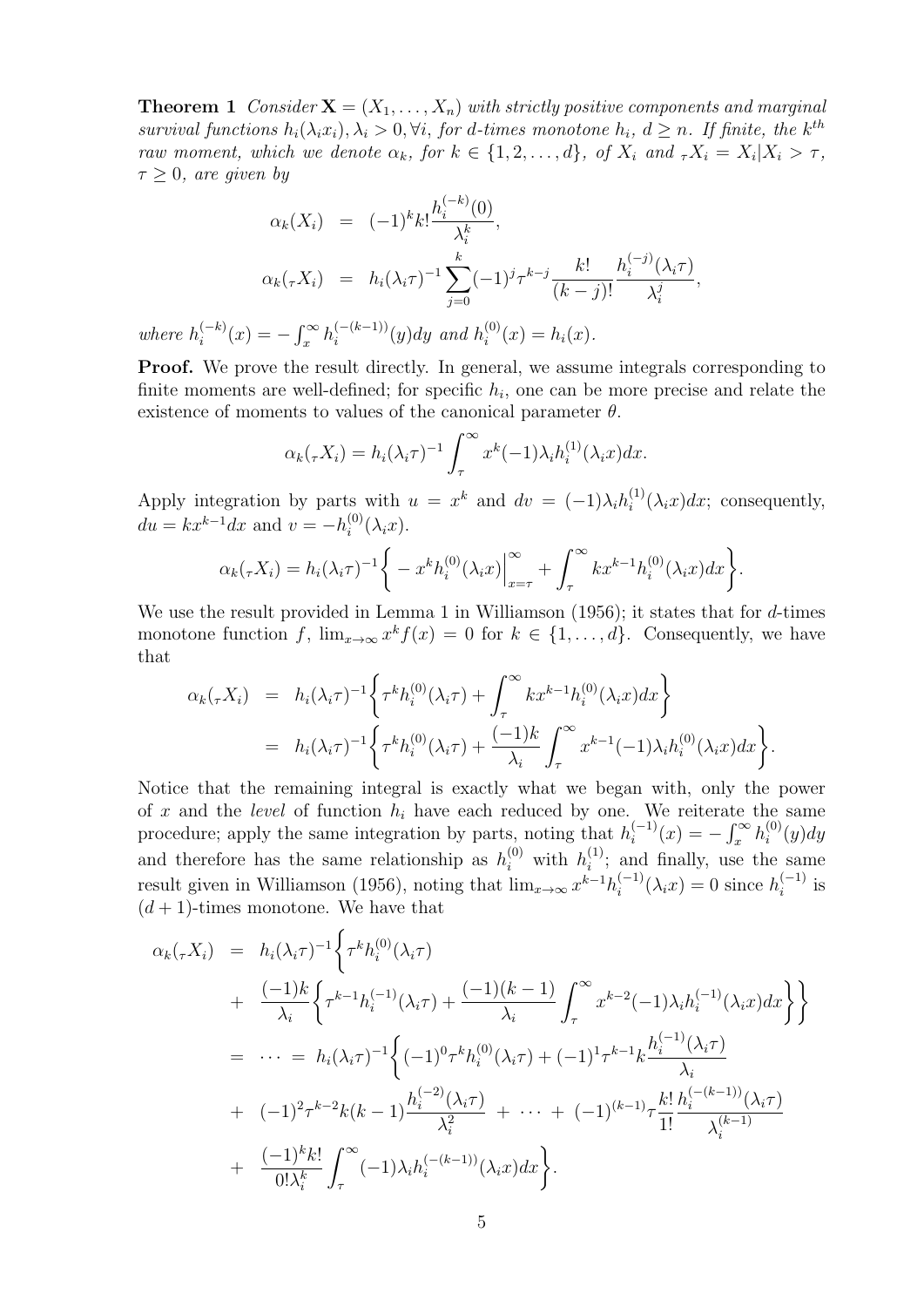Finally, notice that the remaining integral, where the power of  $x$  has reduced to zero, is  $h_i^{(-k)}$  $\binom{n-k}{i}(\lambda_i\tau)$ ; this produces the result for truncation, in order to show the result without truncation, set  $\tau = 0$  and note that  $h_i(0) = 1$ .

As a result of Theorem 1, the mean and variance, denoted  $\mu_2$ , of  ${}_7X_i$ , if finite, are given by

$$
\alpha_1(\tau X_i) = \tau - \frac{h_i^{(-1)}(\lambda_i \tau)}{\lambda_i h_i(\lambda_i \tau)},
$$
  

$$
\mu_2(\tau X_i) = \frac{2h_i^{(-2)}(\lambda_i \tau)}{\lambda_i^2 h_i(\lambda_i \tau)} - \frac{h_i^{(-1)}(\lambda_i \tau)^2}{\lambda_i^2 h_i(\lambda_i \tau)^2}.
$$

If we let the truncation point be zero, we retrieve the expectation and variance found in Hendriks and Landsman (2017).

### 2.3 Truncated Quantiles

The use of quantiles is very important for estimating heavy-tailed distributions. We provide a lemma below that is useful when considering the truncated minimum of  $X$ ; see Section 3.2.

**Lemma 1** Consider  $X = (X_1, \ldots, X_n)$  with strictly positive components and marginal survival functions  $h_i(\lambda_i x_i), \lambda_i > 0, \forall i$ , for d-times monotone  $h_i, d \geq n$ . Let  ${}_{\tau}X_i$  $X_i | X_i > \tau$ . The quantile of level p for  ${}_{\tau}X_i$ ,  $0 < p < 1$ , is given by

$$
q_{\tau X_i}(p) = \frac{h_i^{-1}((1-p)h_i(\lambda_i \tau))}{\lambda_i}.
$$

**Proof.** Consider the distribution function of  ${}_{\tau}X_i$ ,

$$
F_{\tau X_i}(x) = \frac{P(\tau < X_i \le x)}{P(X_i > \tau)} = \frac{P(X_i > \tau) - P(X_i > x)}{P(X_i > \tau)} = 1 - \frac{P(X_i > x)}{P(X_i > \tau)} = 1 - \frac{h_i(\lambda_i x)}{h_i(\lambda_i \tau)}.
$$

Inverting this function produces the desired result.

Remark 1 An interesting example to which the results of Theorem 1 and Lemma 1 apply is found in a multivariate random vector with strictly positive components  $X_i > 0$ such that its joint survival function is given by

$$
P(X_1 > x_1, ..., X_n > x_n) = h\left(\sum_{i=1}^n h^{-1}(h_i(\lambda_i x_i))\right), \qquad x_i \ge 0,
$$

for  $\lambda_i > 0$ ,  $\forall i$ , where h and  $h_i$ ,  $\forall i$ , are d-times monotone,  $d \geq n$ . We aim to study this distribution in future research.

## 3 Multivariate Truncation

Presently, we consider applying *n*-dimensional truncation to the random vector  $X =$  $(X_1, \ldots, X_n)$  with distribution generated by d-times monotone h,  $d \geq n$ , as given in Equation (1). Let  $\tau \mathbf{X} = \{\mathbf{X} | \mathbf{X} > \tau\}$ , where  $\tau = \tau \cdot \mathbf{1}_n$ , and  $\tau X_i = \{X_i | \mathbf{X} > \tau\}$ . Below, we consider the moments of  $\tau X_i$  as well as the minimum and maximum of  $\tau X$ ,  $\tau X_{(1)}$ and  $\tau X_{(n)}$ .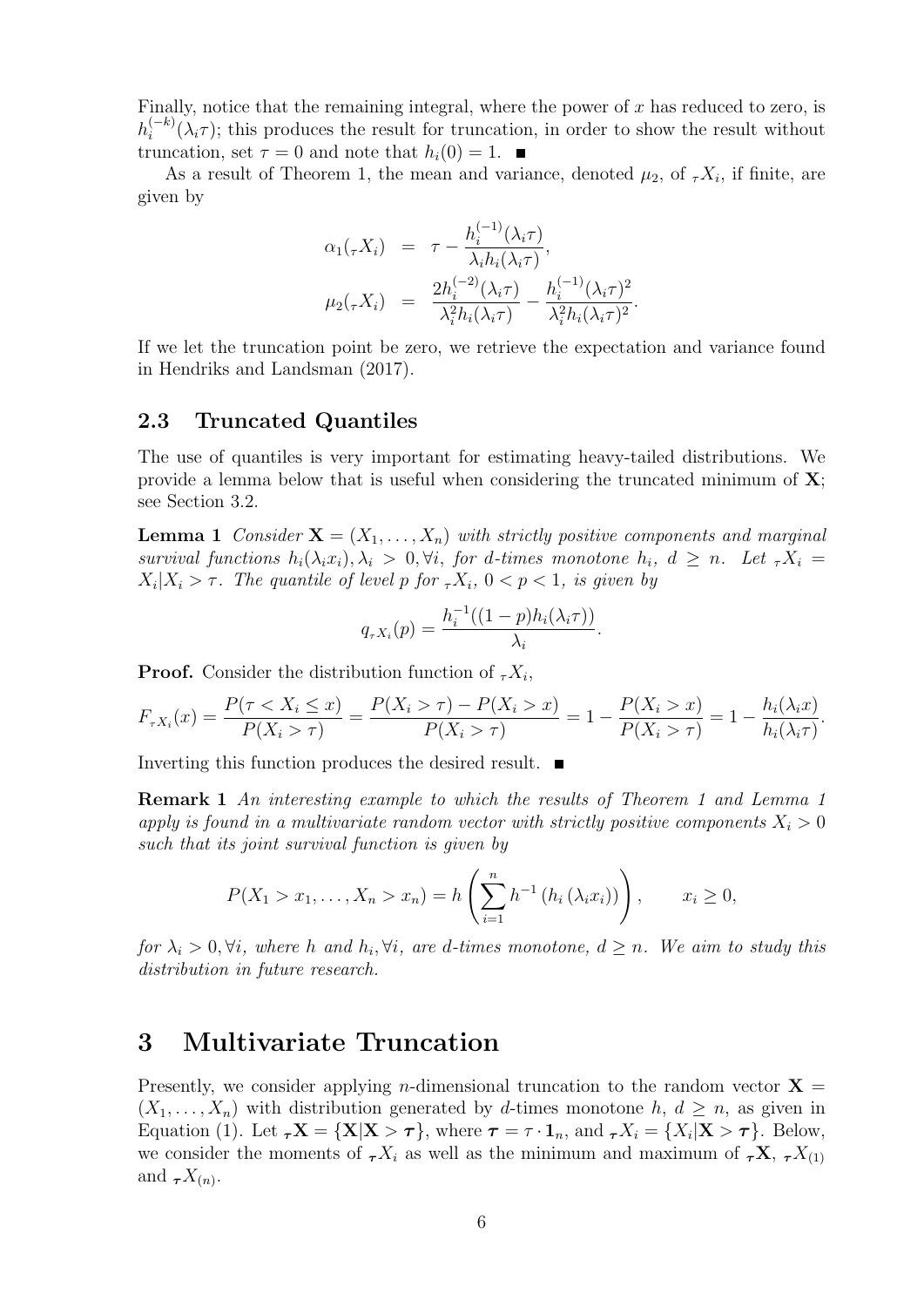Remark 2 Although subtle, notice that the left subscript, which indicates truncation, is bold in the case of multivariate truncation and plain in the case of univariate truncation. The difference is important, and only in the case of the truncated minimum do we find that  $\tau X_{(1)} = \tau X_{(1)}$ ; see Section 3.2.

## 3.1 Mixed Moments of the Marginals

To obtain the variance-covariance structure of the multivariate truncated model considered here, we require the mixed moments of the marginal distributions.

**Theorem 2** Consider  $X = (X_1, \ldots, X_n)$  with distribution generated by d-times monotone h via Equation (1),  $d \ge n$ . Let  ${}_{\tau}X_i = \{X_i | \mathbf{X} > \tau\}$ . If finite,

$$
\mathbb{E}\bigg[\prod_{i=1}^{n} X_i^{k_i}\bigg] = (-1)^k h^{(-k)}(0) \prod_{i=1}^{n} \frac{k_i!}{\lambda_i^{k_i}},
$$
  

$$
\mathbb{E}\bigg[\prod_{i=1}^{n} \tau X_i^{k_i}\bigg] = h(\lambda_S \tau)^{-1} \sum_{j_1=0}^{k_1} \cdots \sum_{j_n=0}^{k_n} h^{(-\sum_{l=1}^n j_l)}(\lambda_S \tau) \prod_{i=1}^{n} \frac{(-1)^{j_i} \tau^{k_i-j_i}}{(k_i-j_i)!} \frac{k_i!}{\lambda_i^{j_i}},
$$

where  $\lambda_S = \sum_{i=1}^n \lambda_i$ ,  $k = \sum_{i=1}^n k_i, k \in \{1, 2, \ldots, d\}$ , and  $k_i \in \{0\} \cup \mathbb{Z}^+$ ; furthermore, where  $h^{(-k)}(x) = -\int_x^{\infty} h^{(-k-1)}(y) dy$  and  $h^{(0)}(x) = h(x)$ .

**Proof.** We prove the result directly.

$$
\mathbb{E}\bigg[\prod_{i=1}^n \tau X_i^{k_i}\bigg] = h(\lambda_S \tau)^{-1} \int_\tau^\infty \cdots \int_\tau^\infty (-1)^n \left\{\prod_{i=1}^n x_i^{k_i} \lambda_i\right\} h^{(n)}\left(\sum_{l=1}^n \lambda_l x_l\right) dx_n \cdots dx_1.
$$

In the case there exist  $k_i = 0$ , then, without loss of generality, for  $m < n$ , re-order the  $X_i$  such that  $k_i > 0$  for  $i = 1, \ldots, m$  and  $k_i = 0$  for  $i = m + 1, \ldots, n$ . Evaluating the integrals that subsequently correspond to  $k_i = 0$  is straightforward. Calculating each integral reduces the *level* of the function  $h$  by one and changes the relevant portion of its argument from  $\lambda_l x_l$  to  $\lambda_l \tau$ , ultimately to become  $\lambda_s \tau$ . For each integral we also lose a factor of  $-\lambda_i$ . Consequently, we have that

$$
\mathbb{E}\bigg[\prod_{i=1}^n \tau X_i^{k_i}\bigg] = h(\lambda_S \tau)^{-1} \int_\tau^\infty \cdots \int_\tau^\infty (-1)^m \left\{\prod_{i=1}^m x_i^{k_i} \lambda_i\right\} h^{(m)}\left(\sum_{l=1}^m \lambda_l x_l + \sum_{l=m+1}^n \lambda_l \tau\right) dx_m \cdots dx_1.
$$

Consider the integral with respect to  $x_m$ , the relevant terms are  $h^{(m)}$ ,  $-\lambda_m$ , and  $x_m^{k_m}$ ; the remaining terms can be pushed out of this integral. The following remains:

$$
\int_{\tau}^{\infty} (-1) x_m^{k_m} \lambda_m h^{(m)} \left( \sum_{l=1}^m \lambda_l x_l + \sum_{l=m+1}^n \lambda_l \tau \right) dx_m.
$$

Notice that this integral closely resembles the  $k_m^{th}$  raw moment of  ${}_T X_m$ ; what is remarkable is that the *level* of h is m, rather than one, and that the argument of h includes a positive constant  $\sum_{l=1}^{m-1} \lambda_l x_l + \sum_{l=m+1}^{n} \lambda_l \tau$ . This positive constant presents no difficulty, in fact, neither does the level of  $h$ . Applying the same techniques used in Theorem 1, we find this integral equal to

$$
\sum_{j_m=0}^{k_m} (-1)^{j_m} \tau^{k_m - j_m} \frac{k_m!}{(k_m - j_m)!} \frac{h^{(m - (j_m + 1))} \left( \sum_{l=1}^{m-1} \lambda_l x_l + \sum_{l=m}^n \lambda_l \tau \right)}{\lambda_m^{j_m}}.
$$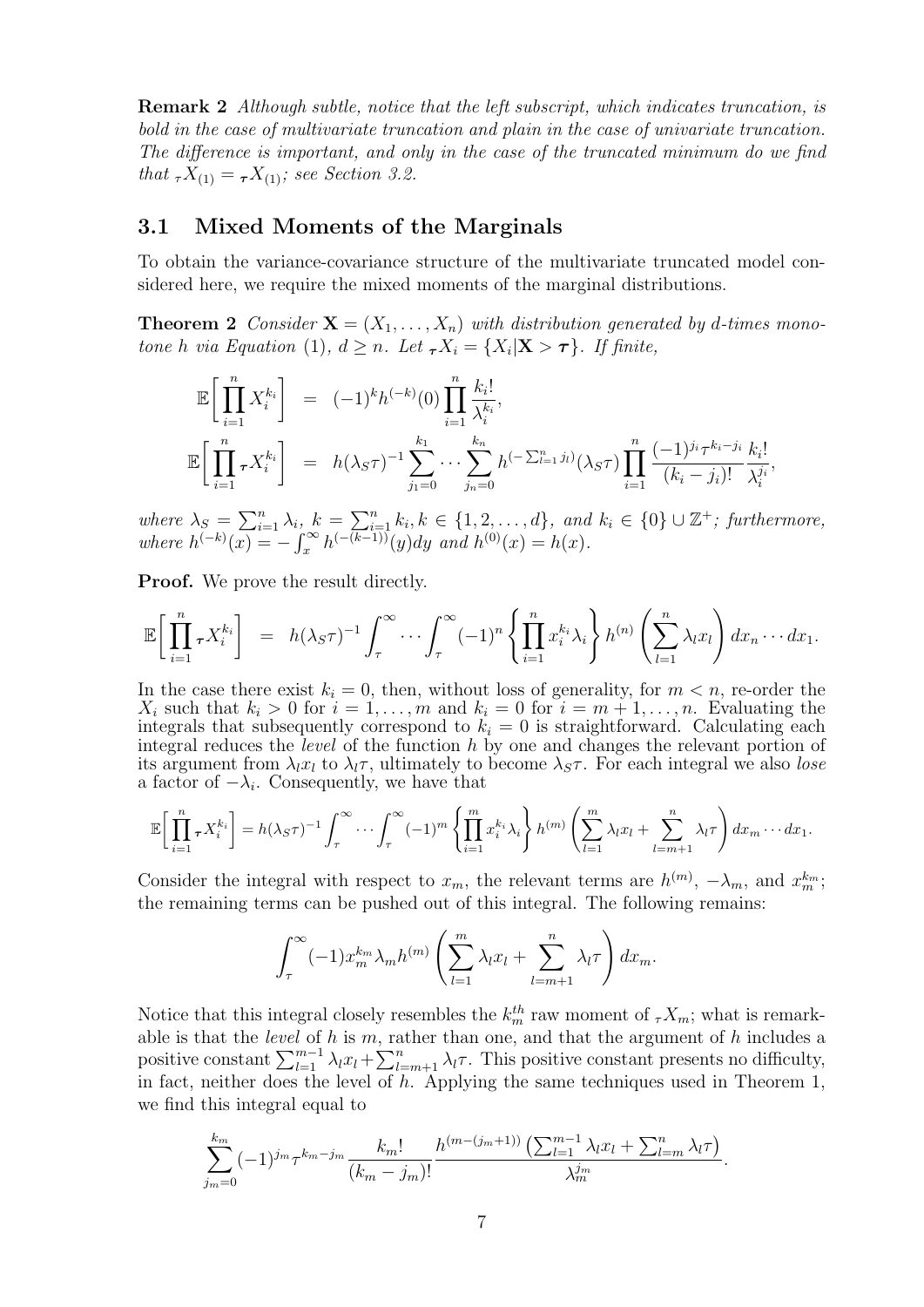Substituting this back into our equation for  $\mathbb{E} \left[ \prod_{i=1}^n \tau X_i^{k_i} \right]$ and arranging the terms appropriately, we obtain

$$
\mathbb{E}\bigg[\prod_{i=1}^{n} \tau X_i^{k_i}\bigg] = h(\lambda_S \tau)^{-1} \sum_{j_m=0}^{k_m} (-1)^{j_m} \frac{\tau^{k_m - j_m}}{(k_m - j_m)!} \frac{k_m!}{\lambda_m^{j_m}} \times \int_{\tau}^{\infty} \cdots \int_{\tau}^{\infty} (-1)^{(m-1)} \left\{ \prod_{i=1}^{m-1} x_i^{k_i} \lambda_i \right\} h^{(m-(j_m+1))} \left( \sum_{l=1}^{m-1} \lambda_l x_l + \sum_{l=m}^{n} \lambda_l \tau \right) dx_{m-1} \cdots dx_1.
$$

We proceed, as above, by addressing the integral with respect to  $x_{m-1}$ ; again, we apply the same techniques used in Theorem 1 and obtain

$$
\mathbb{E}\bigg[\prod_{i=1}^{n} \tau X_i^{k_i}\bigg] = h(\lambda_S \tau)^{-1} \sum_{j_m=0}^{k_m} \frac{(-1)^{j_m} \tau^{k_m - j_m}}{(k_m - j_m)!} \frac{k_m!}{\lambda_m^{j_m}} \sum_{j_{m-1}=0}^{k_{m-1}} \frac{(-1)^{j_{m-1}} \tau^{k_{m-1} - j_{m-1}}}{(k_{m-1} - j_{m-1})!} \frac{k_{m-1}!}{\lambda_{m-1}^{j_{m-1}}} \times \int_{\tau}^{\infty} \cdots \int_{\tau}^{\infty} (-1)^{(m-2)} \left\{ \prod_{i=1}^{m-2} x_i^{k_i} \lambda_i \right\} h^{(m-(j_m+1)-(j_{m-1}+1))} \left( \sum_{l=1}^{m-2} \lambda_l x_l + \sum_{l=m-1}^{n} \lambda_l \tau \right) dx_{m-2} \cdots dx_1.
$$

We continue in this way until we obtain

$$
\mathbb{E}\bigg[\prod_{i=1}^n \tau X_i^{k_i}\bigg] = h(\lambda_S \tau)^{-1} \sum_{j_1=0}^{k_1} \cdots \sum_{j_m=0}^{k_m} h^{(m-\sum_{l=1}^m (j_l+1))} (\lambda_S \tau) \prod_{i=1}^m \frac{(-1)^{j_i} \tau^{k_i-j_i}}{(k_i-j_i)!} \frac{k_i!}{\lambda_i^{j_i}}.
$$

Notice that the sum and product may include terms corresponding to  $i = m + 1$  to  $i = n$  since they do not alter the expression. Furthermore, notice that the *level* of h,  $m - \sum_{l=1}^{m} (j_l + 1) = -\sum_{l=1}^{m} j_l = -\sum_{l=1}^{n} j_l$ , the latter equality since  $j_l = 0$  for  $l = m + 1, \ldots, n$ . This completes the result in the case of multivariate truncation, in order to show the result without truncation, set  $\tau = 0$  and note that  $h(0) = 1$ .

As a result of Theorem 2, we obtain, if finite, the mean and variance of  $\tau X_i$  and the covariance of  ${}_{\tau}X_i$  and  ${}_{\tau}X_j$ ,  $i \neq j$ .

$$
\alpha_1(\tau X_i) = \tau - \frac{h^{(-1)}(\lambda_S \tau)}{\lambda_i h(\lambda_S \tau)},
$$

$$
\mu_2(\tau X_i) = \frac{2h^{(-2)}(\lambda_S \tau)}{\lambda_i^2 h(\lambda_S \tau)} - \frac{h^{(-1)}(\lambda_S \tau)^2}{\lambda_i^2 h(\lambda_S \tau)^2},
$$

$$
Cov(\tau X_i, \tau X_j) = \frac{h^{(-2)}(\lambda_S \tau)}{\lambda_i \lambda_j h(\lambda_S \tau)} - \frac{h^{(-1)}(\lambda_S \tau)^2}{\lambda_i \lambda_j h(\lambda_S \tau)^2}.
$$

If we let the truncation point be zero, we retrieve the expectation and variance found above, and the covariance found in Hendriks and Landsman (2017).

## 3.2 Minimum and Maximum of the Truncated Distribution

Consider, again,  $\mathbf{X} = (X_1, \ldots, X_n)$  with distribution generated by d-times monotone h via Equation (1),  $d \geq n$ . Let  $X_{(1)} = \min(\mathbf{X}), \ \tau \mathbf{X} = \{\mathbf{X} | \mathbf{X} > \tau\}$ , and  $\tau X_{(1)} =$  $X_{(1)}|X_{(1)} > \tau$ . Notice that the distribution of the truncated minimum is equal to the minimum of the truncated joint distribution; that is  ${}_{\tau}X_{(1)} = {}_{\tau}X_{(1)} = \min({}_{\tau}\mathbf{X})$ . To see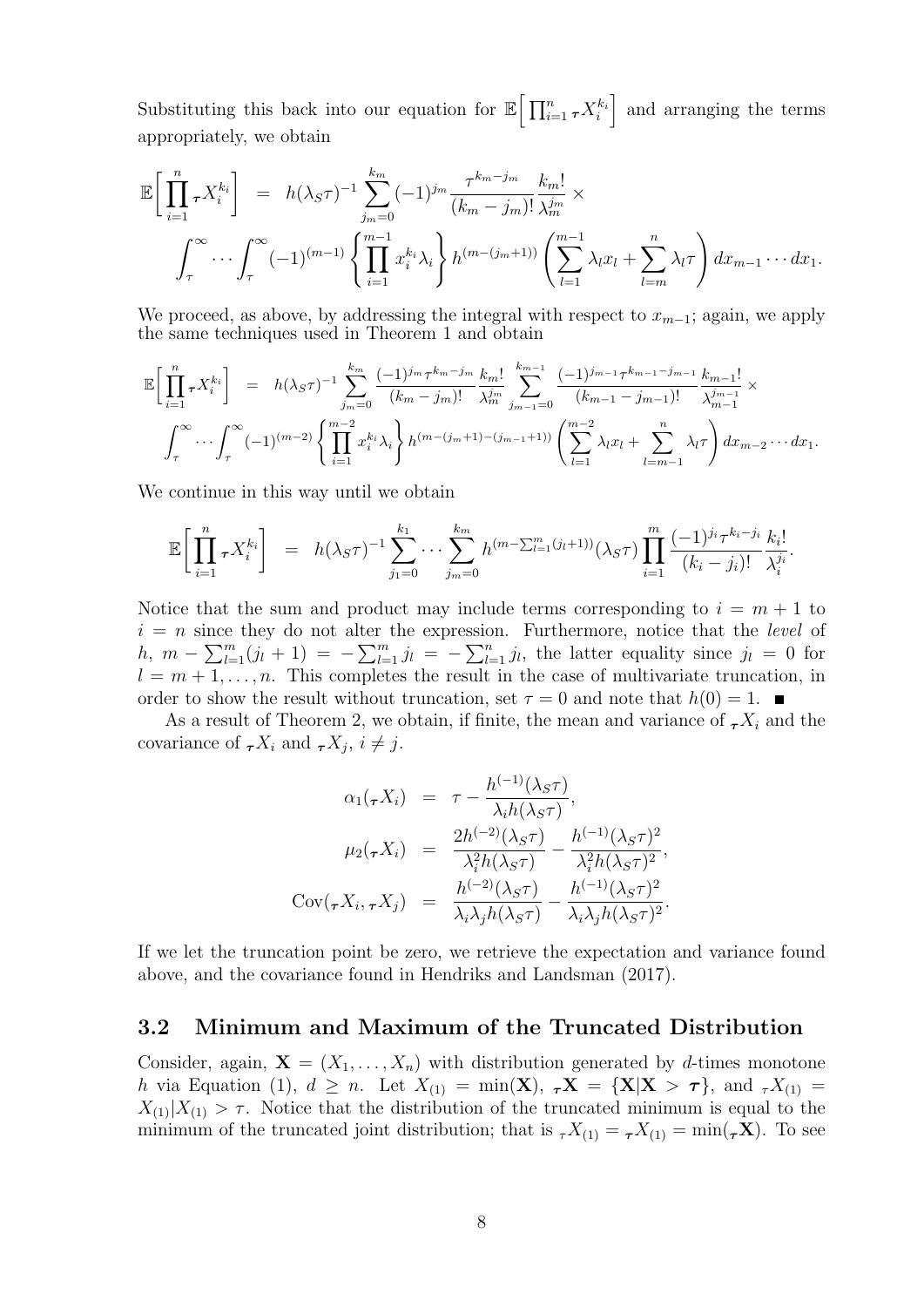this, consider the survival probability of the truncated minimum for  $x > \tau$ ,

$$
P(\tau X_{(1)} > x) = P(X_{(1)} > x | X_{(1)} > \tau)
$$
  
=  $P(X_1 > x, ..., X_n > x | X_1 > \tau, ..., X_n > \tau)$   
=  $P(\tau X_1 > x, ..., \tau X_n > x)$   
=  $P(\tau X_{(1)} > x).$ 

It is more convenient to truncate the minimum, since the distribution of the minimum is trivially obtained via survival function,

$$
P(X_{(1)} > x) = P(X_1 > x, \dots, X_n > x) = h(\lambda_S x).
$$

Therefore, the truncated moments of  $X_{(1)}$  can be found via Theorem 1 by replacing  $\lambda_i$ with  $\lambda_S$ . The mean and variance of the truncated minimum are given by

$$
\alpha_1(\tau X_{(1)}) = \tau - \frac{h^{(-1)}(\lambda_S \tau)}{(\lambda_S)h(\lambda_S \tau)}, \n\mu_2(\tau X_{(1)}) = \frac{2h^{(-2)}(\lambda_S \tau)}{(\lambda_S)^2h(\lambda_S \tau)} - \frac{h^{(-1)}(\lambda_S \tau)^2}{(\lambda_S)^2h(\lambda_S \tau)^2}.
$$

Furthermore, we obtain the quantiles of  ${}_{\tau}X_{(1)}$  via Lemma 1,

$$
q_{\tau X_{(1)}}(p) = \frac{h^{-1}((1-p)h(\lambda_S \tau))}{\lambda_S}.
$$

We can also consider the maximum of the truncated distribution,  $\tau X_{(n)} = \max(\tau X)$ . Notice that in contrast to the truncated minimum, the order of truncating and taking the maximum is not reversible. Furthermore, in order to provide tractable equations for moments of the maximum we require the constraint  $\lambda_i = \lambda, \forall i$ .

**Corollary 3** Consider  $X = (X_1, \ldots, X_n)$  with distribution generated by d-times monotone h via Equation (1),  $d \geq n$ , and  $\lambda_i = \lambda$  for all i. Let  $X_{(n)} = \max(\mathbf{X})$  and  $\tau_X(t_{n)} = \max(\mathbf{X})|\mathbf{X} > \tau$ . If finite, the k<sup>th</sup> raw moment, for  $k \in \{1, 2, ..., d\}$ , of  $X_{(n)}$ and  $\tau X_{(n)}$ ,  $\tau \geq 0$ , are given by,

$$
\alpha_k(X_{(n)}) = \sum_{i=1}^n (-1)^{i+1} \binom{n}{i} (-1)^k k! \frac{h^{(-k)}(0)}{(i\lambda)^k},
$$
  
\n
$$
\alpha_k(\tau X_{(n)}) = h(n\lambda \tau)^{-1} \sum_{i=1}^n (-1)^{i+1} \binom{n}{i} \sum_{j=0}^k (-1)^j \tau^{k-j} \frac{k!}{(k-j)!} \frac{h^{(-j)}(n\lambda \tau)}{(i\lambda)^j},
$$
  
\nwhere  $h^{(-k)}(x) = -\int_x^\infty h^{(-(k-1))}(y) dy$  and  $h^{(0)}(x) = h(x)$ .

Proof. We start with the distribution function of the maximum of the truncated random vector and apply the inclusion-exclusion result for probability.

$$
P(\tau X_{(n)} \le x) = P(X_{(n)} \le x | \mathbf{X} > \tau) = \frac{P(\tau < \mathbf{X} \le x \cdot \mathbf{1}_n)}{P(\mathbf{X} > \tau)}
$$
\n
$$
= \sum_{i=0}^n (-1)^i \binom{n}{i} \frac{h(i\lambda x + (n-i)\lambda \tau)}{h(n\lambda \tau)}.
$$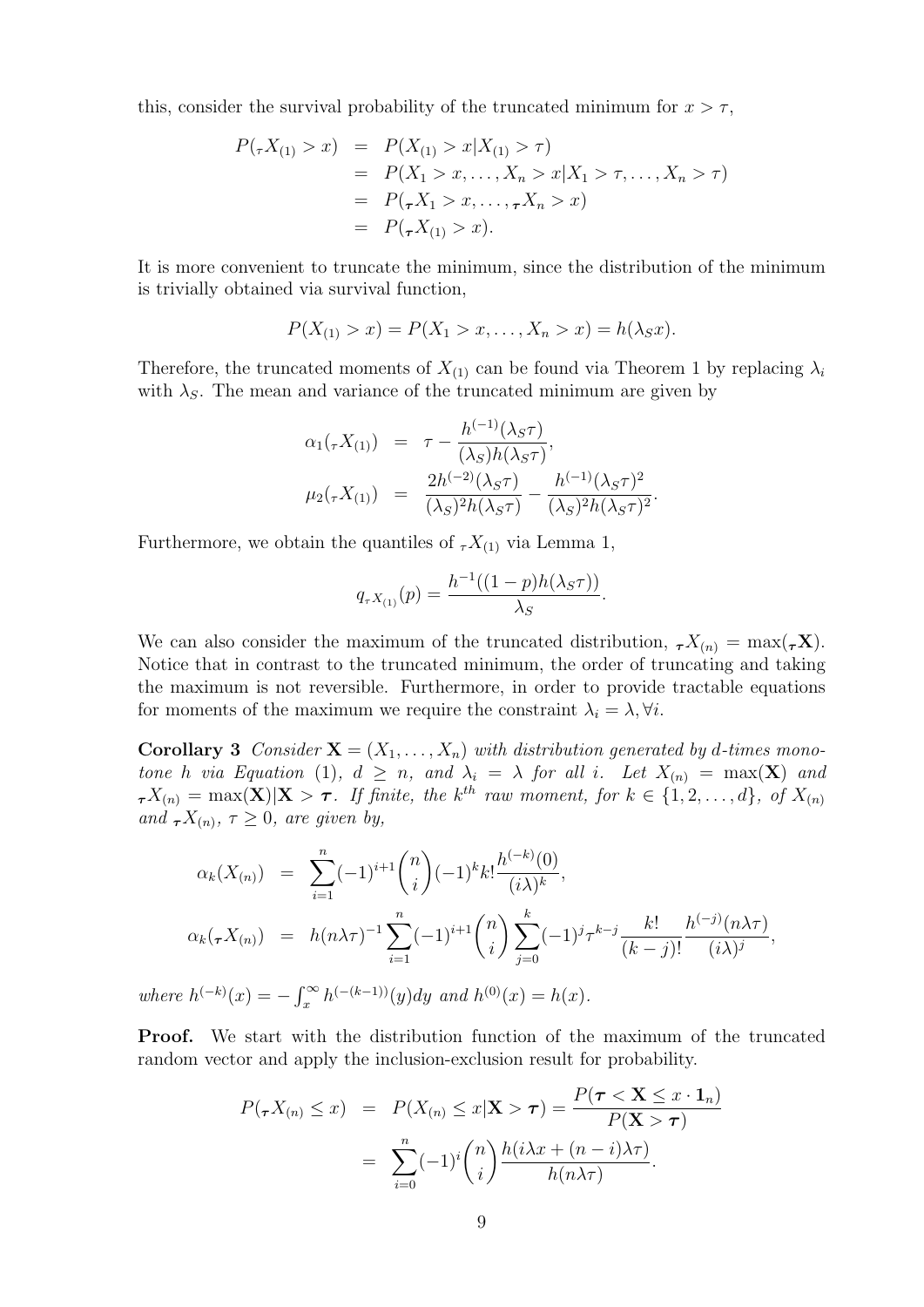Differentiate to find the density.

$$
f_{\tau X_{(n)}}(x) = h(n\lambda \tau)^{-1} \sum_{i=1}^{n} (-1)^{i} {n \choose i} h^{(1)}(i\lambda x + (n-i)\lambda \tau) i\lambda, \quad x > \tau.
$$

Notice that the summation starts from  $i = 1$ , since the term corresponding to  $i = 0$  is zero. The  $k^{th}$  raw moment is given by

$$
\alpha_k(\tau X_{(n)}) = h(n\lambda \tau)^{-1} \int_{\tau}^{\infty} x^k \sum_{i=1}^n (-1)^i \binom{n}{i} i\lambda h^{(1)}(i\lambda x + (n-i)\lambda \tau) dx
$$
  
=  $h(n\lambda \tau)^{-1} \sum_{i=1}^n (-1)^{i+1} \binom{n}{i} \int_{\tau}^{\infty} x^k (-i\lambda) h^{(1)}(i\lambda x + (n-i)\lambda \tau) dx.$ 

We find ourselves in familiar territory; applying the techniques used in Theorem 1, we find that the integral above is equal to

$$
\sum_{j=0}^{k} (-1)^{j} \tau^{k-j} \frac{k!}{(k-j)!} \frac{h^{(-j)}(n\lambda\tau)}{(i\lambda)^{j}},
$$

which, when substituted into the equation produces the desired result; this completes the result in the case of truncation, in order to show the result without truncation, set  $\tau = 0$  and note that  $h(0) = 1$ .

As a result of Corollary 3, we obtain, if finite, the mean and variance of  ${}_{\tau}X_{(n)}$ .

$$
\alpha_1(\tau X_{(n)}) = \tau - \sum_{i=1}^n (-1)^{i+1} \binom{n}{i} \frac{h^{(-1)}(n\lambda \tau)}{i\lambda h(n\lambda \tau)},
$$
  

$$
\mu_2(\tau X_{(n)}) = \sum_{i=1}^n (-1)^{i+1} \binom{n}{i} \frac{2h^{(-2)}(n\lambda \tau)}{(i\lambda)^2 h(n\lambda \tau)} - \left\{ \sum_{i=1}^n (-1)^{i+1} \binom{n}{i} \frac{h^{(-1)}(n\lambda \tau)}{i\lambda h(n\lambda \tau)} \right\}^2.
$$

## 4 Examples

We provide six examples of multivariate distributions generated by multiply monotone functions h, which may be referred to as a multivariate Pareto, Clayton, Gumbel, Frank, Ali-Mikhail-Haq (AMH), and exponential-Pareto distribution, respectively. The generators of these distributions, for various suitable levels of  $\theta$ , are plotted in Figure 1; we return to this figure in more detail below.

## 4.1 Pareto Distribution

In order to obtain the multivariate Pareto distribution studied in, for example, Chiragiev and Landsman (2007) and Alai et al. (2016), we define h such that

$$
h(x) = (1+x)^{-\frac{1}{\theta}}, \quad x \ge 0, \quad \theta \in \mathbb{R}^+,
$$
  

$$
h^{-1}(x) = x^{-\theta} - 1.
$$

The function h is plotted in Figure 1a for several values of  $\theta$ , where the greatest value of  $\theta$  coincides with the heaviest tail, and so on. Of the six examples we consider, the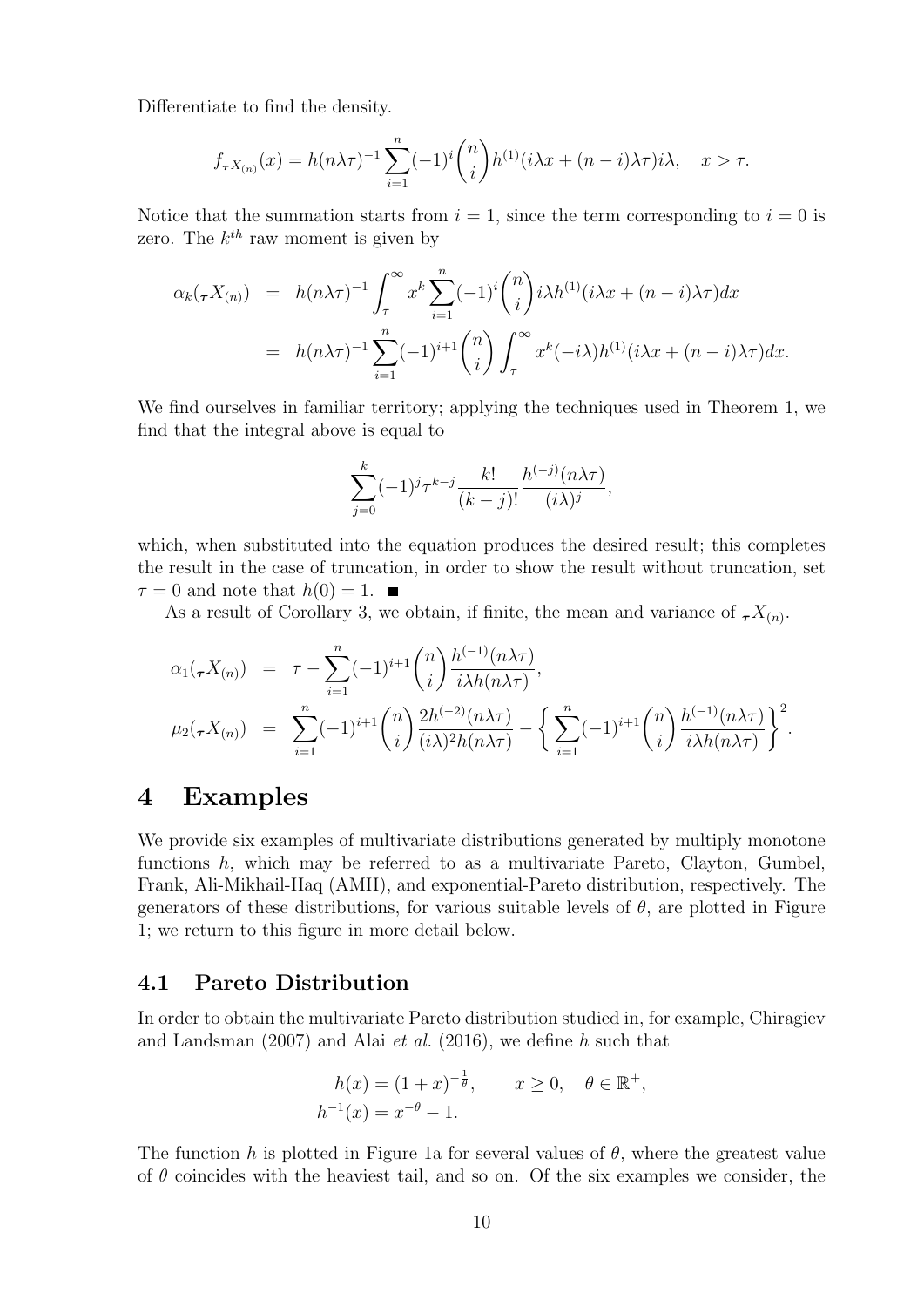Pareto has the heaviest tail. For this reason, the first two antiderivatives of h exist only if  $\theta$  is restricted to values less than one and one-half, respectively; they are given by

$$
h^{(-1)}(x) = \frac{\theta(1+x)^{\frac{\theta-1}{\theta}}}{\theta-1}, \qquad 0 < \theta < 1,
$$
  

$$
h^{(-2)}(x) = \frac{\theta^2(1+x)^{\frac{2\theta-1}{\theta}}}{(\theta-1)(2\theta-1)}, \qquad 0 < \theta < \frac{1}{2}.
$$





Consequently, we find the mean, variance, covariance and correlation of the marginal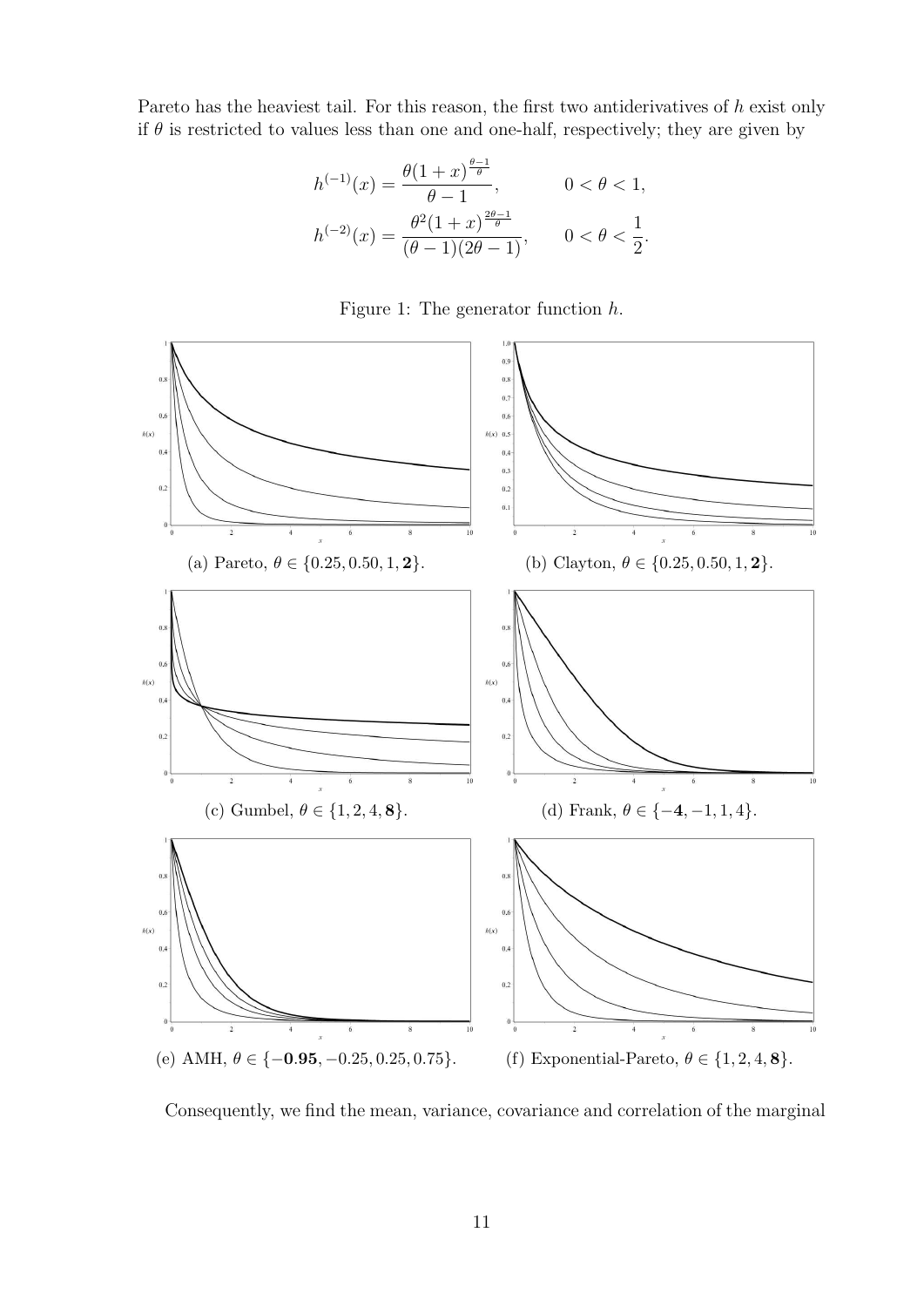distributions of  $\tau$ **X** using Theorems 1 and 2.

$$
\alpha_1(\tau X_i) = \frac{\lambda_i^{-1} + \tau(\lambda_i^{-1}\lambda_S + \theta^{-1} - 1)}{\theta^{-1} - 1}, \qquad 0 < \theta < 1,
$$
\n
$$
\mu_2(\tau X_i) = \frac{\theta^{-1}(\lambda_i^{-1} + \lambda_i^{-1}\lambda_S\tau)^2}{(\theta^{-1} - 1)^2(\theta^{-1} - 2)}, \qquad 0 < \theta < \frac{1}{2},
$$
\n
$$
\text{Cov}(\tau X_i, \tau X_j) = \frac{(\lambda_i^{-\frac{1}{2}}\lambda_j^{-\frac{1}{2}} + \lambda_i^{-\frac{1}{2}}\lambda_j^{-\frac{1}{2}}\lambda_S\tau)^2}{(\theta^{-1} - 1)^2(\theta^{-1} - 2)}, \qquad 0 < \theta < \frac{1}{2},
$$
\n
$$
\text{Corr}(\tau X_i, \tau X_j) = \theta, \qquad 0 < \theta < \frac{1}{2}.
$$

Notice that the correlation between any of the marginal distributions is always  $\theta$ , provided that  $0 < \theta < \frac{1}{2}$ , and does not depend on the truncation point  $\tau$ . Although not particularly enlightening, the correlation for the Pareto distribution can be found in Figure 2a; we provide it for comparison's sake.

If we apply the parametrization used in Alai *et al.* (2016) given by  $\lambda_i = \sigma^{-1}$ ,  $\forall i$  and  $\theta = \alpha^{-1}$ , we obtain

$$
\alpha_1(\tau X_i) = \frac{\sigma + \tau(n + \alpha - 1)}{\alpha - 1}, \qquad \alpha > 1,
$$
  

$$
\mu_2(\tau X_i) = \frac{\alpha(\sigma + \tau n)^2}{(\alpha - 1)^2(\alpha - 2)}, \qquad \alpha > 2,
$$
  

$$
Cov(\tau X_i, \tau X_j) = \frac{(\sigma + \tau n)^2}{(\alpha - 1)^2(\alpha - 2)}, \qquad \alpha > 2,
$$
  

$$
Corr(\tau X_i, \tau X_j) = \frac{1}{\alpha}, \qquad \alpha > 2.
$$

Notice that the covariance disagrees with what is shown in Theorem 2 of Alai et al. (2016), which appears to be the result of an error in the very last step of their proof. However, it seems the only consequence of that error is that their reported correlation should read  $\frac{1}{\alpha}$  instead of  $\frac{\sigma^2}{(\sigma + \tau)}$  $\frac{\sigma^2}{(\sigma + \tau n)^2 \alpha}$ ; their estimation results are not affected.

We presently consider three estimation techniques, two based on moments and one based on quantiles. Although beyond the scope of this work, we aim to more thoroughly consider the performance of these estimators and to compare them with maximum likelihood estimators, where applicable, in future research.

#### Mean-Variance Estimation

We consider two estimation techniques based on the method of moments, which we describe briefly. Consider data from a multivariate distribution governed by generator h and suppose  $\lambda_i = \lambda, \forall i$ . Denote by  $\tau \mathbf{X}^{(j)}$  the j<sup>th</sup> joint observation of the multivariate truncated distribution,  $j \in \{1, \ldots, m\}$ . Furthermore, let  ${}_{\tau}X_{(1)}^{(j)}$  denote the minimum of each joint observation and  $\tau \mathbf{X}_{(1)}$  the collection of j minima.

The first estimation technique is based on the sample means and sample variances of the joint observations. Denote with  $a_1$  and  $\widetilde{m}_2$  the sample mean and unbiased variance.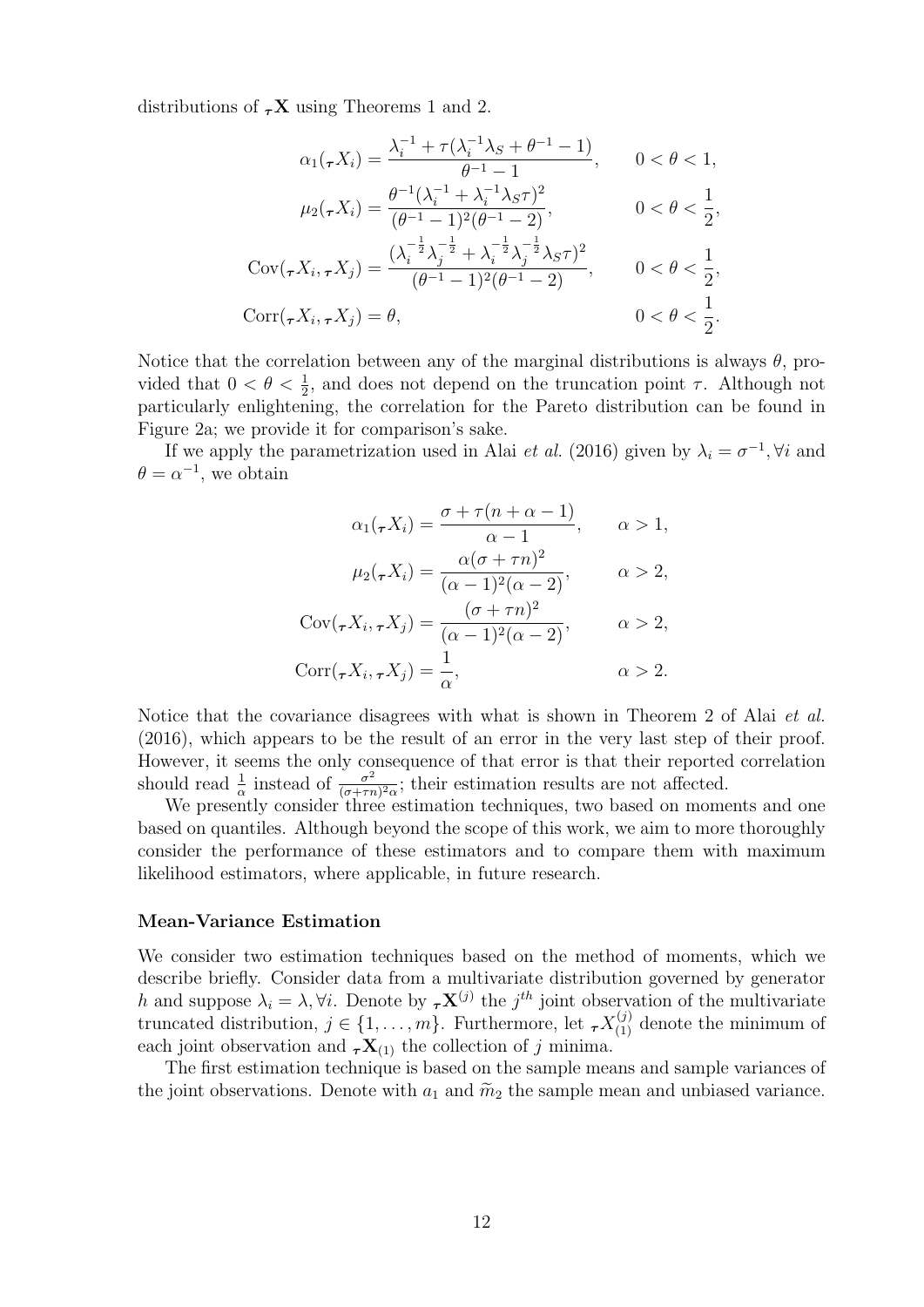

Figure 2: The correlation between marginal distributions for  $\tau \in \{0, 1, 2, 5\}$ .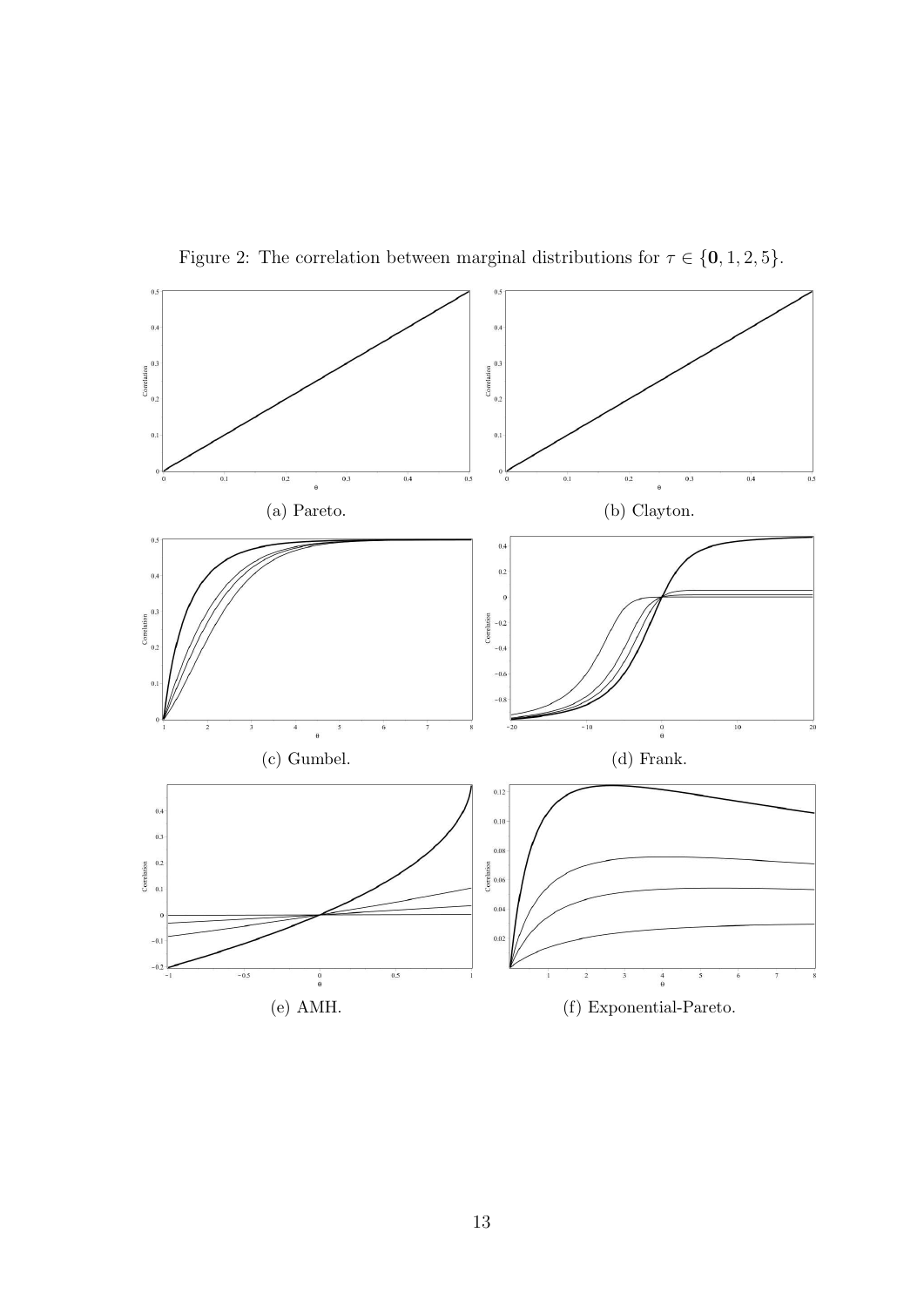For each  $i$ ,

$$
a_1(\tau \mathbf{X}^{(j)}) = \frac{1}{n} \sum_{i=1}^n \tau X_i^{(j)},
$$
  

$$
\widetilde{m}_2(\tau \mathbf{X}^{(j)}) = \frac{1}{n-1} \sum_{i=1}^n (\tau X_i^{(j)} - a_1(\tau \mathbf{X}^{(j)}))^2.
$$

Trivially, the expectation of  $a_1(\tau \mathbf{X}^{(j)})$  is given by  $\alpha_1(\tau X_1)$ . The expectation of  $\widetilde{m}_2(\tau \mathbf{X}^{(j)})$ is also readily found.

$$
\mathbb{E}[a_1(\tau \mathbf{X}^{(j)})] = \alpha_1(\tau X_1), \n\mathbb{E}[\widetilde{m}_2(\tau \mathbf{X}^{(j)})] = \alpha_2(\tau X_1) - \mathbb{E}[\tau X_1 \tau X_2].
$$

The above two expectations on the left-hand sides can be replaced by averages over the samples (i.e. average of the sample means and sample variances). The theoretical expressions on the right-hand sides are obtained from Theorem 2. Hence, this system of equations is able to yield estimates  $\hat{\theta}$  and  $\hat{\lambda}$ .

The second estimation technique is based on the sample average and unbiased variance of the minima

$$
a_1(\tau \mathbf{X}_{(1)}) = \frac{1}{m} \sum_{j=1}^m \tau X_{(1)}^{(j)},
$$
  

$$
\widetilde{m}_2(\tau \mathbf{X}_{(1)}) = \frac{1}{m-1} \sum_{i=1}^m (\tau X_{(1)}^{(j)} - a_1(\tau \mathbf{X}_{(1)}))^2.
$$

Since the sample of minima are independent and identically distributed, we have that

$$
\mathbb{E}[a_1(\tau \mathbf{X}_{(1)})] = \alpha_1(\tau X_{(1)}), \n\mathbb{E}[\widetilde{m}_2(\tau \mathbf{X}_{(1)})] = \mu_2(\tau X_{(1)}).
$$

The sample mean and variance can be used on the left-hand sides above. The theoretical expressions on the right-hand sides are obtained from Theorem 1. Hence, this system of equations is able to yield estimates  $\theta$  and  $\lambda$ .

Both of the above mean-variance estimation procedures were implemented in Alai et al. (2016) specifically for the multivariate Pareto distribution. Notice that we have presented them in the general case, and hence, they can be implemented for the remaining five examples.

#### Quantile Estimation

In addition to the two mean-variance based estimation procedures above, we also investigate an estimation technique based on the sample quantiles of the observed minima  $\tau$ **X**<sub>(1)</sub>; see Alai *et al.* (2016) for an application of this estimation procedure to the multivariate Pareto distribution. Notice that the distribution of the minimum is straightforward; from Section 3.2, we know the survival function is given by  $h$  with adjusted scale parameter  $\lambda_S$ . This means we can apply Lemma 1 in order to obtain the quantiles. For the Pareto, we have that

$$
q_{\tau X_{(1)}}(p_i) = \lambda_S^{-1} \big( (1 - p_i)^{-\theta} (1 + \lambda_S \tau) - 1 \big).
$$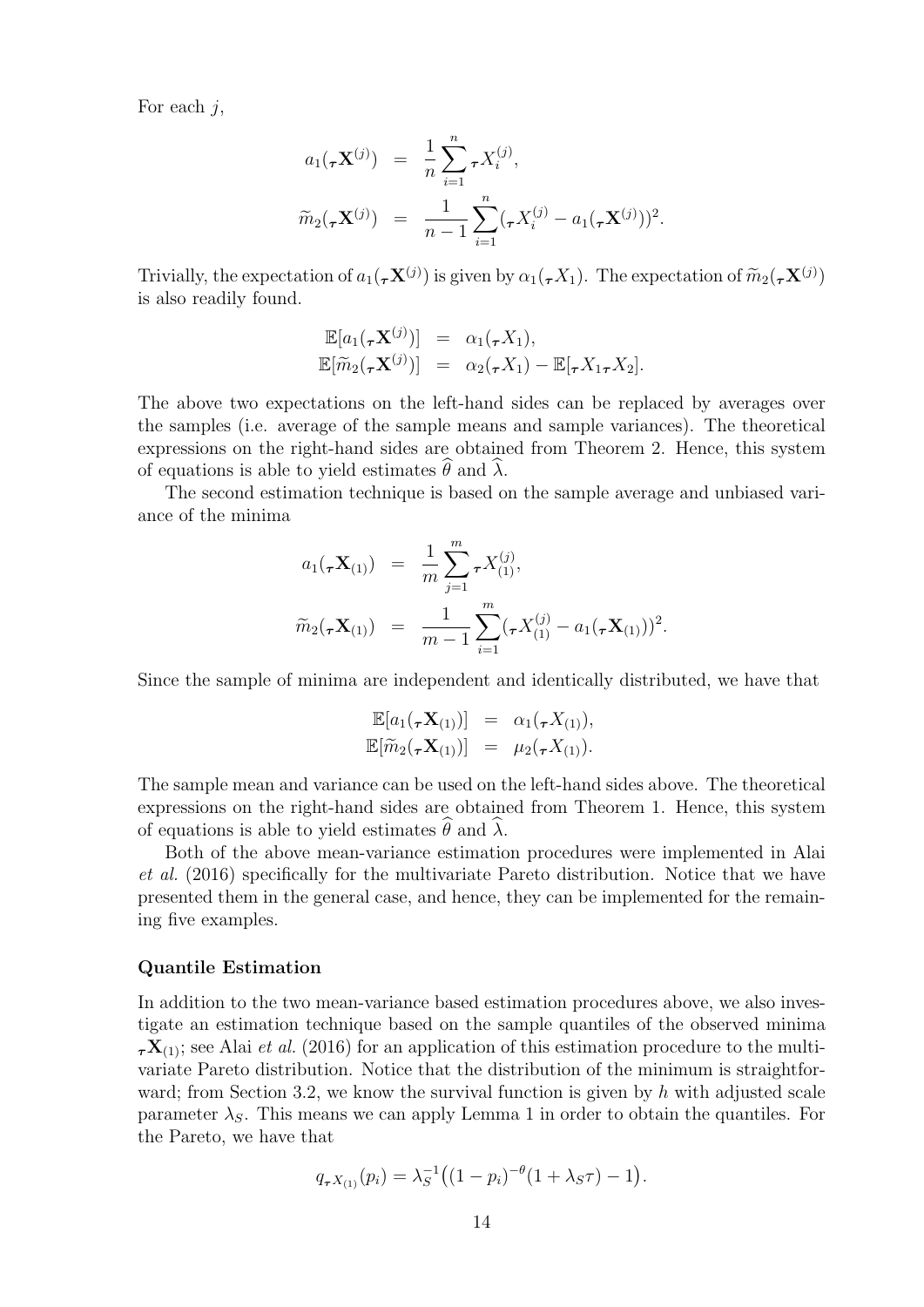Solving for  $\lambda_S$ , we obtain

$$
\lambda_S = \frac{(1 - p_i)^{-\theta} - 1}{q(p_i) - (1 - p_i)^{-\theta}\tau}.
$$

Together with levels  $p_1$  and  $p_2$ , this produces the following equation that can be used to find  $\theta$ .

$$
\frac{q(p_1) - (1 - p_1)^{-\theta} \tau}{(1 - p_1)^{-\theta} - 1} = \frac{q(p_2) - (1 - p_2)^{-\theta} \tau}{(1 - p_2)^{-\theta} - 1}.
$$

In order to estimate  $\theta$ , replace theoretical quantiles,  $q(p_i)$ , with sample quantiles,  $\hat{q}(p_i)$ , and solve numerically. Finally,  $\lambda_S$  is estimated using  $\hat{\theta}$  and sample quantile with level  $p_3$ .

$$
\widehat{\lambda}_S = \frac{(1-p_3)^{-\widehat{\theta}}-1}{\widehat{q}(p_3)-(1-p_3)^{-\widehat{\theta}}\tau}.
$$

This estimation procedure depends on the function  $h$ , as such, we return to it in the remaining five examples.

## 4.2 Clayton Generator

Closely related to the above multivariate Pareto distribution is the generator of the Clayton copula. If we let  $h$  take the form of the Clayton generator, we obtain

$$
h(x) = (1 + \theta x)^{-\frac{1}{\theta}}, \qquad x \ge 0, \quad \theta \in \mathbb{R}^+,
$$
  

$$
h^{-1}(x) = \frac{1}{\theta} \left( x^{-\theta} - 1 \right).
$$

The generator is plotted in Figure 1b for several values of  $\theta$ , where, as is the case with the Pareto, greater values of  $\theta$  correspond to heavier tails. The first two antiderivatives are still easily found, but given the nature of the tails, demand restrictions on  $\theta$ .

$$
h^{(-1)}(x) = \frac{(1 + \theta x)^{\frac{\theta - 1}{\theta}}}{\theta - 1}, \qquad 0 < \theta < 1,
$$
\n
$$
h^{(-2)}(x) = \frac{(1 + \theta x)^{\frac{2\theta - 1}{\theta}}}{(\theta - 1)(2\theta - 1)}, \qquad 0 < \theta < \frac{1}{2}.
$$

These antiderivatives can be used to formulate mean-variance estimators as alluded to above. Using Theorem 2, we find the mean, variance, covariance and correlation of the marginal distributions of  $\tau$ **X**.

$$
\alpha_1(\tau X_i) = \frac{\lambda_i^{-1} + \lambda_i^{-1} \lambda_S \tau}{1 - \theta}, \qquad 0 < \theta < 1,
$$
  
\n
$$
\mu_2(\tau X_i) = \frac{(\lambda_i^{-1} + \theta \lambda_i^{-1} \lambda_S \tau)^2}{(1 - \theta)^2 (1 - 2\theta)}, \qquad 0 < \theta < \frac{1}{2},
$$
  
\n
$$
Cov(\tau X_i, \tau X_j) = \frac{\theta(\lambda_i^{-\frac{1}{2}} \lambda_j^{-\frac{1}{2}} + \theta \lambda_i^{-\frac{1}{2}} \lambda_j^{-\frac{1}{2}} \lambda_S \tau)^2}{(1 - \theta)^2 (1 - 2\theta)}, \qquad 0 < \theta < \frac{1}{2},
$$
  
\n
$$
Corr(\tau X_i, \tau X_j) = \theta, \qquad 0 < \theta < \frac{1}{2}.
$$

Just as with the Pareto, the correlation in the case of the Clayton generator does not depend on  $\lambda_i$  nor  $\tau$ ; see Figure 2b for the plot.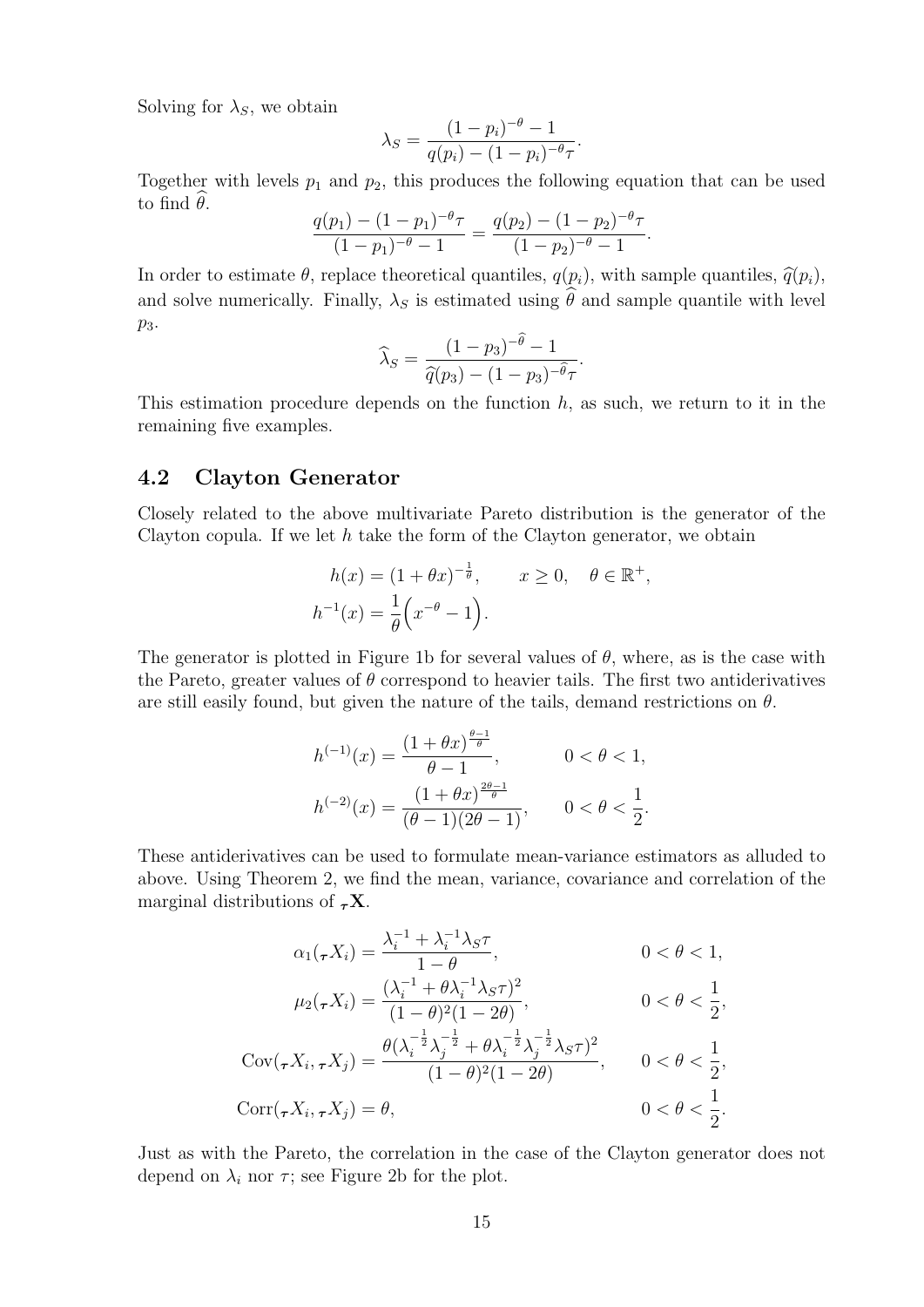Although we do not elaborate on the mean-variance estimators, we do consider the quantile estimation procedure based on the minimum,  $\tau X_{(1)}$ . From Lemma 1, we obtain the following quantiles, for  $0 < p_i < 1$ ,

$$
q_{\tau X_{(1)}}(p_i) = \theta^{-1} \Big( \big( (1-p_i)^{-\theta} - 1 \big) \lambda_S^{-1} + (1-p_i)^{-\theta} \theta \tau \Big).
$$

Solving for  $\lambda_S$ , we obtain

$$
\lambda_S = \frac{(1 - p_i)^{-\theta} - 1}{\theta(q(p_i) - (1 - p_i)^{-\theta} \tau)},
$$

which, with  $p_1$  and  $p_2$  and their corresponding sample quantiles yields an equation for  $θ$  able to produce  $θ$ ,

$$
\frac{(1-p_1)^{-\hat{\theta}}-1}{\hat{q}(p_1)-(1-p_1)^{-\hat{\theta}}\tau}=\frac{(1-p_2)^{-\hat{\theta}}-1}{\hat{q}(p_2)-(1-p_2)^{-\hat{\theta}}\tau},
$$

where  $\hat{q}(p_i)$  is the sample quantile. Finally, with  $p_3$  and sample quantile  $\hat{q}(p_3)$ , we have

$$
\widehat{\lambda}_S = \frac{(1 - p_3)^{-\widehat{\theta}} - 1}{\widehat{\theta}(\widehat{q}(p_3) - (1 - p_3)^{-\widehat{\theta}}\tau)}
$$

.

Just as with the Pareto, the quantile estimation technique for the Clayton generator estimates  $\theta$  first, using sample quantiles with levels  $p_1$  and  $p_2$ , and subsequently estimates  $\lambda_S$  using  $\hat{\theta}$  and sample quantile with level  $p_3$ .

### 4.3 Gumbel Generator: Weibull Distribution

Let h be the generator of the Gumbel copula.

$$
h(x) = \exp(-x^{\frac{1}{\theta}}), \qquad x \ge 0, \quad \theta \in [1, \infty),
$$
  

$$
h^{-1}(x) = (-\ln(x))^{\theta}.
$$

The plot of h for several values of  $\theta$  is given in Figure 1c, where greater values of  $\theta$ correspond to heavier tails.

Remark 3 The consequence of letting h be the generator of the Gumbel copula produces the well-known Weibull distribution; a result we use to readily generate observations in the numerical example of Section 5.

The antiderivatives can be expressed using the incomplete gamma function; we need not restrict  $\theta$  any further for these to exist. We have, for  $\theta \geq 1$ ,

$$
h^{(-1)}(x) = -\theta \Gamma(\theta, x^{\frac{1}{\theta}}),
$$
  
\n
$$
h^{(-2)}(x) = \theta \left( \Gamma(2\theta, x^{\frac{1}{\theta}}) - x \Gamma(\theta, x^{\frac{1}{\theta}}) \right),
$$

where  $\Gamma(s, x)$  is the incomplete gamma function, given by

$$
\Gamma(s,x) = \int_x^{\infty} t^{s-1} e^{-t} dt.
$$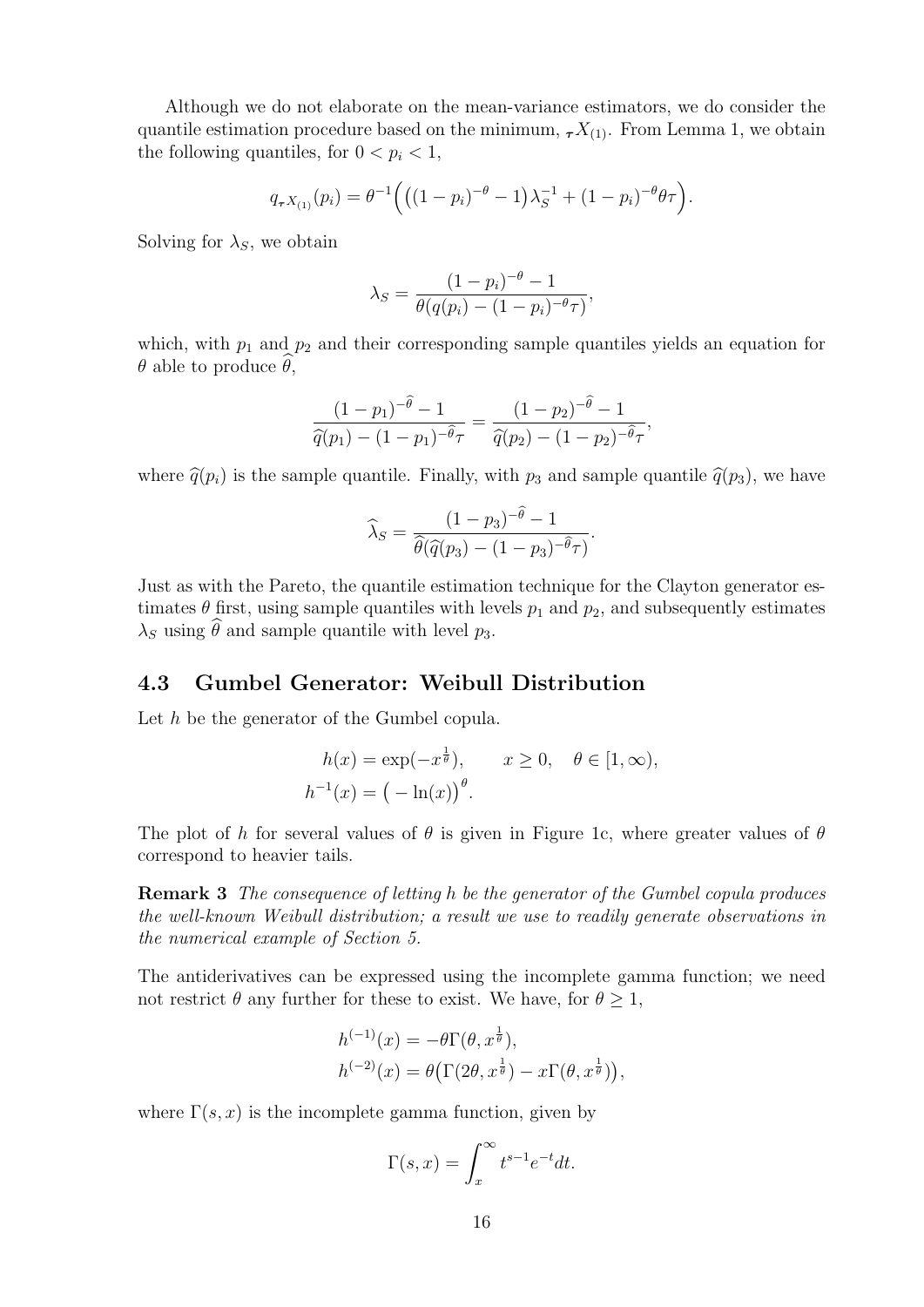We provide some details.

$$
h^{(-1)}(x) = -\int_x^{\infty} \exp(-y^{\frac{1}{\theta}}) dy.
$$

Consider the substitution  $y = z^{\theta}$ ; we have  $dy = \theta z^{\theta-1} dz$  and that  $x < y < \infty$  implies  $x^{\frac{1}{\theta}} < z < \infty$ , since  $\theta$  is positive.

$$
h^{(-1)}(x) = -\int_{x^{\frac{1}{\theta}}}^{\infty} \theta z^{\theta - 1} e^{-z} dz
$$
  
=  $-\theta \int_{x^{\frac{1}{\theta}}}^{\infty} z^{\theta - 1} e^{-z} dz = -\theta \Gamma(\theta, x^{\frac{1}{\theta}}).$ 

The second antiderivative is dealt with via the same substitution, followed by an application of integration by parts.

$$
h^{(-2)}(x) = -\int_x^{\infty} -\theta \Gamma(\theta, y^{\frac{1}{\theta}}) dy
$$
  
=  $\theta \int_{x^{\frac{1}{\theta}}}^{\infty} \theta z^{\theta-1} \Gamma(\theta, z) dz.$ 

Apply integration by parts,  $u = \Gamma(\theta, z)$  and  $dv = \theta z^{\theta-1} dz$ ; we have  $du = -z^{\theta-1}e^{-z} dz$ and  $v = z^{\theta}$ .

$$
h^{(-2)}(x) = \theta\left(z^{\theta}\Gamma(\theta, z)\Big|_{x^{\frac{1}{\theta}}}^{\infty} + \int_{x^{\frac{1}{\theta}}}^{\infty} z^{2\theta - 1} e^{-z} dz\right)
$$
  
=  $\theta(-x\Gamma(\theta, x^{\frac{1}{\theta}}) + \Gamma(2\theta, x^{\frac{1}{\theta}})),$ 

since  $\lim_{z\to\infty} z^{\theta} \Gamma(\theta, z) = 0$  by applying L'Hôpital's Rule.

As a result of Theorem 2, we can obtain all the moments of interest required to establish mean-variance estimators. We provide the mean, variance, covariance and correlation of the marginal distributions  $\tau X_i$  below.

$$
\alpha_1(\tau X_i) = \tau + \frac{\theta e^{\kappa}}{\lambda_i} \Gamma(\theta, \kappa),
$$

$$
\mu_2(\tau X_i) = \frac{\theta e^{\kappa}}{\lambda_i^2} \Big( 2\Gamma(2\theta, \kappa) - 2\kappa^{\theta} \Gamma(\theta, \kappa) - \theta e^{\kappa} \Gamma(\theta, \kappa)^2 \Big),
$$

$$
Cov(\tau X_i, \tau X_j) = \frac{\theta e^{\kappa}}{\lambda_i \lambda_j} \Big( \Gamma(2\theta, \kappa) - \kappa^{\theta} \Gamma(\theta, \kappa) - \theta e^{\kappa} \Gamma(\theta, \kappa)^2 \Big),
$$

$$
Corr(\tau X_i, \tau X_j) = \frac{\Gamma(2\theta, \kappa) - \kappa^{\theta} \Gamma(\theta, \kappa) - \theta e^{\kappa} \Gamma(\theta, \kappa)^2}{2\Gamma(2\theta, \kappa) - 2\kappa^{\theta} \Gamma(\theta, \kappa) - \theta e^{\kappa} \Gamma(\theta, \kappa)^2},
$$

where  $\kappa = \lambda_S \tau^{\frac{1}{\theta}}$ . In contrast with the previous two examples, the correlation is not easy to interpret. It is still independent of the  $\lambda_i$ , but is no longer independent of the truncation point  $\tau$ . In Figure 2c we plot the correlation for several values of  $\tau$ . The bold line represents the case with no truncation; as the truncation point increases, the correlation decreases. From Figure 2c, it can be seen that the Gumbel generator is able to produce correlation between zero and 0.5, with greater values of  $\theta$  corresponding to higher positive correlation. The relationship between positive correlation and heavy tails is expected; by defining the joint distribution via functional form  $h$  given in Equation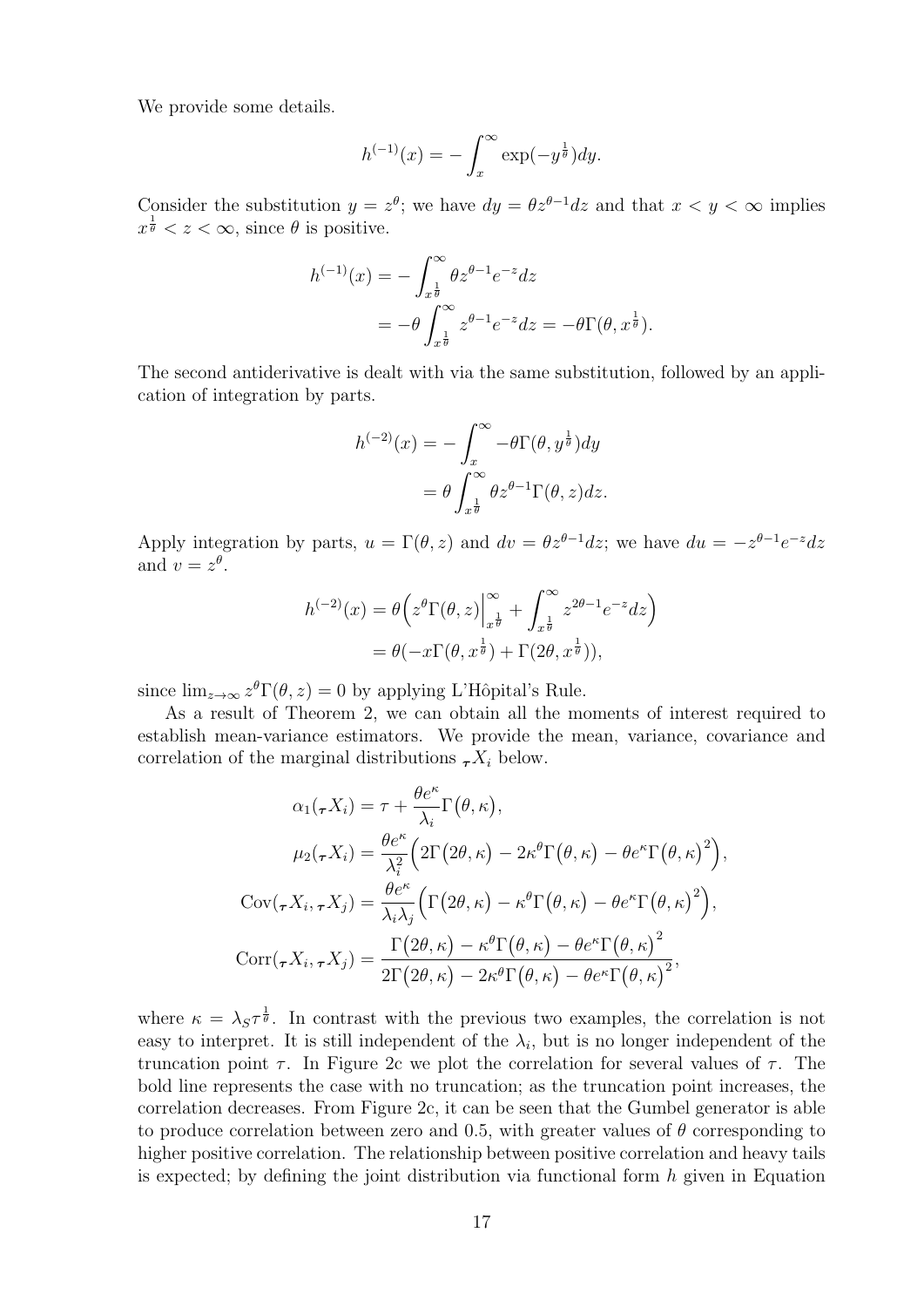(1), it implies that having strong positive correlation is related to obtaining high joint survival probabilities for large values.

From Lemma 1, we obtain the quantiles of  ${}_{\tau}X_{(1)}$  for  $0 < p_i < 1$ .

$$
q_{\tau}X_{(1)}(p_i) = \left(-\ln(1-p_i)\lambda_S^{-\frac{1}{\theta}} + \tau^{\frac{1}{\theta}}\right)^{\theta}.
$$

Solving for  $\lambda_S$ , we obtain

$$
\lambda_S = \left(\frac{\ln(1-p_i)}{\tau^{\frac{1}{\theta}}-q(p_i)^{\frac{1}{\theta}}}\right)^{\theta},
$$

which, with  $p_1$  and  $p_2$  and corresponding sample quantiles  $\hat{q}(p_1)$  and  $\hat{q}(p_2)$  yield an equation for  $\theta$  able to produce  $\widehat{\theta}$ ,

$$
\frac{\ln(1-p_1)}{\tau^{\frac{1}{\hat{\theta}}} - \widehat{q}(p_1)^{\frac{1}{\hat{\theta}}}} = \frac{\ln(1-p_2)}{\tau^{\frac{1}{\hat{\theta}}} - \widehat{q}(p_2)^{\frac{1}{\hat{\theta}}} }.
$$

Finally, with  $p_3$ , sample quantile  $\hat{q}(p_3)$  and estimate  $\hat{\theta}$ , we have

$$
\widehat{\lambda}_S = \left(\frac{\ln(1-p_3)}{\tau^{\frac{1}{\widehat{\theta}}}-\widehat{q}(p_3)^{\frac{1}{\widehat{\theta}}}}\right)^{\widehat{\theta}}.
$$

In the presence of truncation, the Pareto, Clayton, and Gumbel generators result in estimating  $\theta$  first, and  $\lambda$ , second. For the remaining examples, we find the reverse. However, before continuing, we consider the special case of the Gumbel generator where  $\theta = 1.$ 

#### Independence

Let h be given by the Gumbel generator with  $\theta = 1$ , in which case the marginal distributions are independent.

$$
h(x) = e^{-x}, \quad x \ge 0,
$$
  

$$
h^{-1}(x) = -\ln(x),
$$

and hence

$$
P(X_1 > x_1, ..., X_n > x_n) = \prod_{i=1}^n P(X_i > x_i).
$$

Furthermore,

$$
h^{(-1)}(x) = -e^{-x},
$$
  

$$
h^{(-2)}(x) = e^{-x},
$$

which means, Theorem 2 yields

$$
\alpha_1(\tau X_i) = \tau + \lambda_i^{-1},
$$
  

$$
\mu_2(\tau X_i) = \lambda_i^{-2}.
$$

Finally, the quantiles of  $\tau X_{(1)}$  for  $0 < p_i < 1$  are given by

$$
q_{\tau}X_{(1)}(p_i) = \tau - \lambda_S^{-1} \ln(1 - p_i).
$$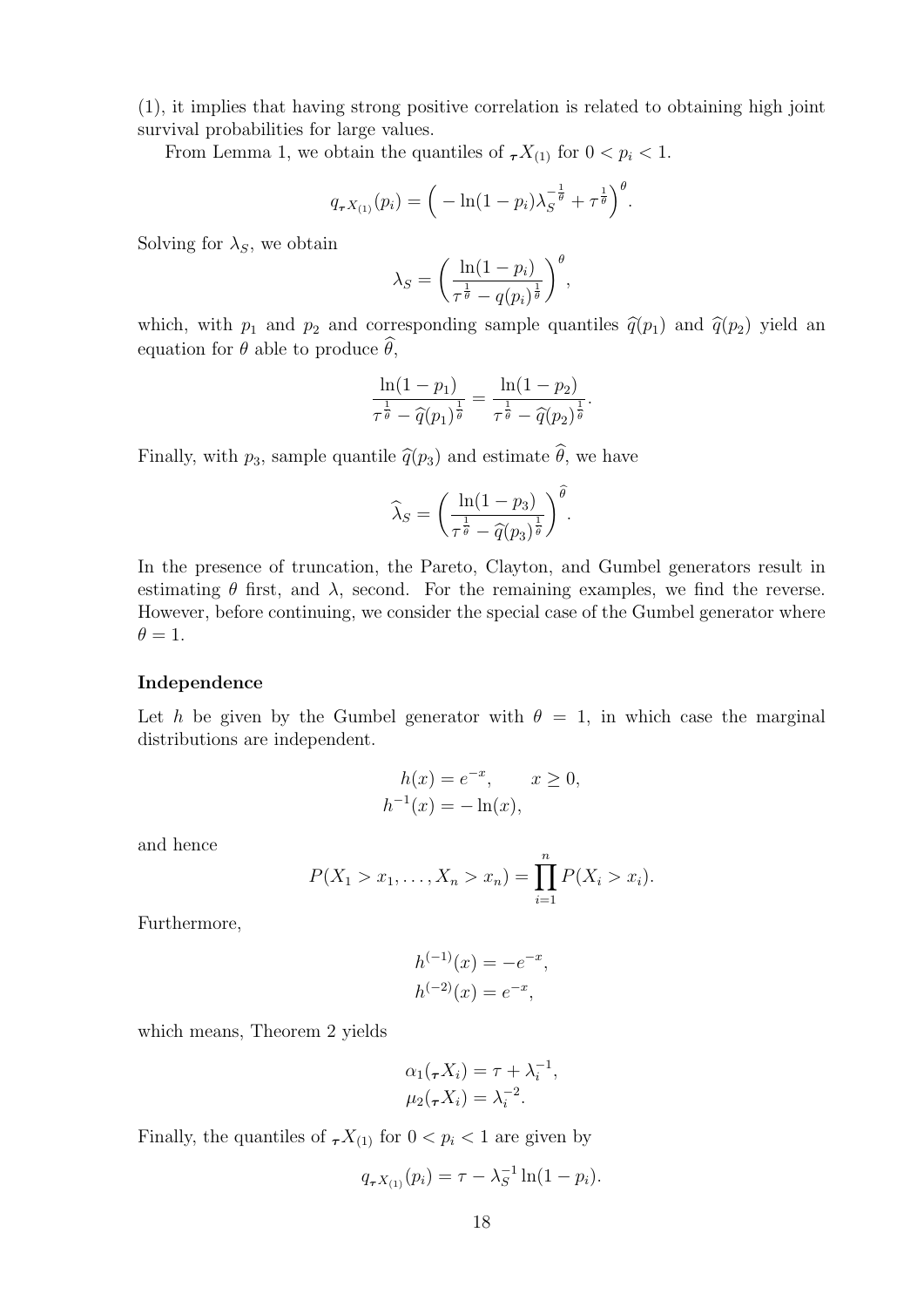### 4.4 Frank Generator

Next, we consider the generator of the Frank copula,

$$
h(x) = -\theta^{-1} \ln \left( 1 + e^{-x} (e^{-\theta} - 1) \right), \qquad x \ge 0, \quad \theta \in \mathbb{R} \setminus \{0\},
$$

$$
h^{-1}(x) = -\ln \left( \frac{e^{-\theta x} - 1}{e^{-\theta} - 1} \right).
$$

The plot of h for several values of  $\theta$  is given in Figure 1d. In contrast to the previous examples, the lower curves correspond to greater values of  $\theta$ . However, from the plot, it becomes immediately clear that we no longer have the ability to capture heavy-tailed phenomena; in other words, all values of  $\theta$  produce relatively light tails.

One benefit of the light tails is that we find the antiderivatives without having to restrict the values of  $\theta$ . We have, for  $\theta \neq 0$ ,

$$
h^{(-1)}(x) = \frac{\text{Li}_2(-e^{-x}(e^{-\theta} - 1))}{\theta},
$$

$$
h^{(-2)}(x) = \frac{\text{Li}_3(-e^{-x}(e^{-\theta} - 1))}{\theta},
$$

where  $Li_s(z)$  is the polylogarithm function, given by

$$
\text{Li}_2(z) = \int_z^0 \frac{\ln(1-t)}{t} dt,
$$
  
\n
$$
\text{Li}_{s+1}(z) = -\int_z^0 \frac{\text{Li}_s(t)}{t} dt, \qquad s \in \{2, 3, \ldots\}.
$$

We provide some details.

$$
h^{(-1)}(x) = -\int_x^{\infty} -\theta^{-1} \ln(1 + e^{-y}(e^{-\theta} - 1)) dy.
$$

Apply the substitution  $z = -e^{-y}(e^{-\theta} - 1)$ ; we have  $dz = e^{-y}(e^{-\theta} - 1)dy$ , which means  $dy = -z^{-1}dz$ . The lower limit of integration is  $-e^{-x}(e^{-\theta}-1)$  and the upper limit is zero.

$$
h^{(-1)}(x) = \theta^{-1} \int_x^{\infty} \ln(1 + e^{-y}(e^{-\theta} - 1)) dy
$$
  
=  $\theta^{-1} \int_{-e^{-x}(e^{-\theta} - 1)}^{0} \frac{\ln(1 - z)}{-z} dz$   
=  $-\frac{\text{Li}_2(-e^{-x}(e^{-\theta} - 1))}{\theta}.$ 

The second antiderivative is found by, once again, applying the same substitution.

$$
h^{(-2)}(x) = \int_x^{\infty} \frac{\text{Li}_2(-e^{-y}(e^{-\theta} - 1))}{\theta} dy
$$
  
= 
$$
\int_{-e^{-x}(e^{-\theta} - 1)}^{0} \frac{\text{Li}_2(z)}{\theta} dz
$$
  
= 
$$
\frac{\text{Li}_3(-e^{-x}(e^{-\theta} - 1))}{\theta}.
$$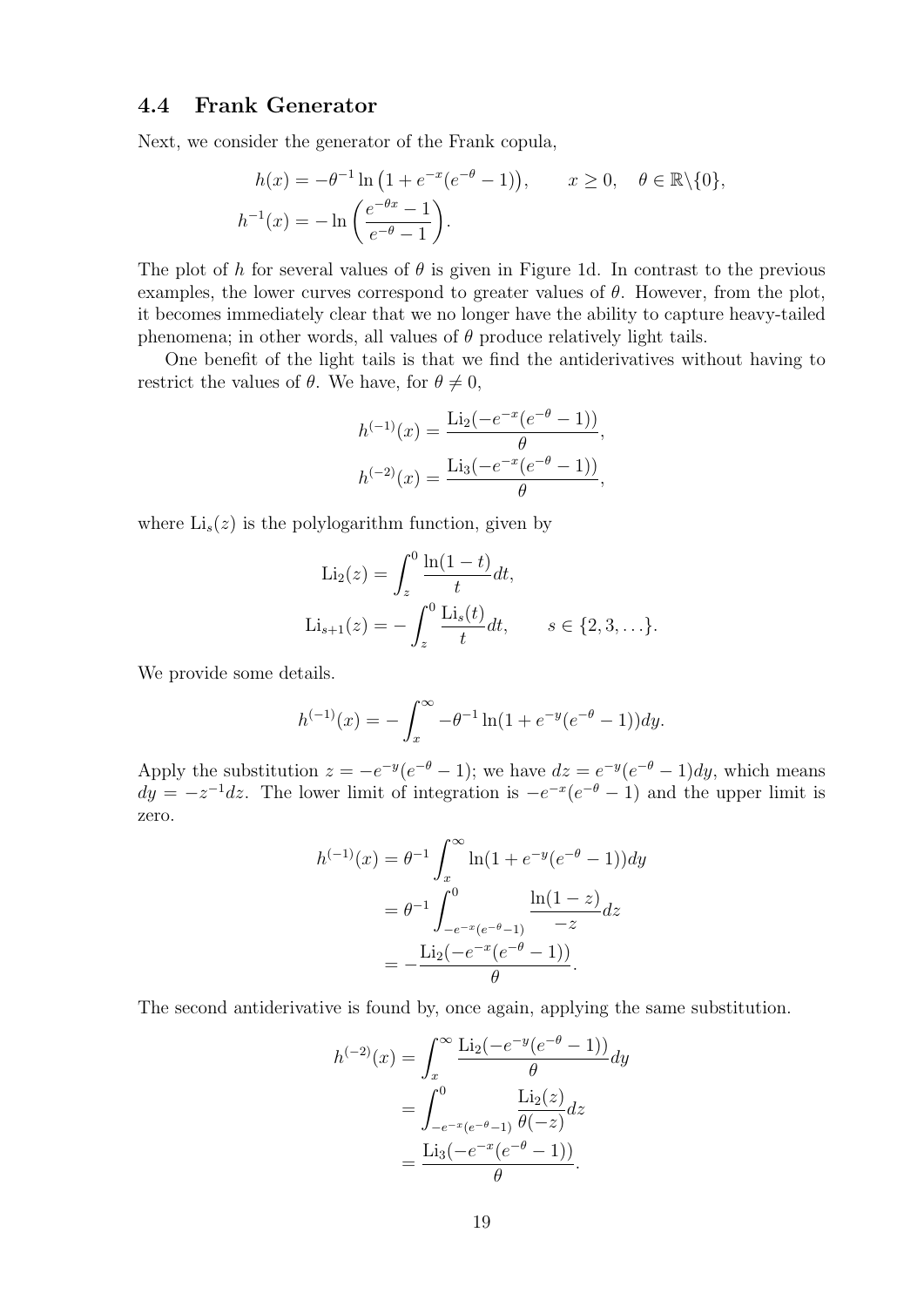As a result of Theorem 2, we can obtain, amongst others, the mean, variance, covariance and correlation of the marginal distributions  ${}_{\tau}X_i$ .

$$
\alpha_1(\tau X_i) = \tau - \frac{\text{Li}_2(\kappa)}{\lambda_i \ln(1 - \kappa)},
$$

$$
\mu_2(\tau X_i) = \frac{-2\text{Li}_3(\kappa)}{\lambda_i^2 \ln(1 - \kappa)} - \frac{\text{Li}_2^2(\kappa)}{\lambda_i^2 \ln^2(1 - \kappa)},
$$

$$
\text{Cov}(\tau X_i, \tau X_j) = \frac{-\text{Li}_3(\kappa)}{\lambda_i \lambda_j \ln(1 - \kappa)} - \frac{\text{Li}_2^2(\kappa)}{\lambda_i \lambda_j \ln^2(1 - \kappa)},
$$

$$
\text{Corr}(\tau X_i, \tau X_j) = \frac{-\text{Li}_3(\kappa) \ln(1 - \kappa) - \text{Li}_2^2(\kappa)}{-2\text{Li}_3(\kappa) \ln(1 - \kappa) - \text{Li}_2^2(\kappa)},
$$

where  $\kappa = -e^{-\lambda_S \tau} (e^{-\theta} - 1)$ . As with the Gumbel, the Frank correlation is difficult to interpret except in graphical form; we plot the correlation as a function of  $\theta$  for various levels of  $\tau$  in Figure 2d. The bold line corresponds to the case of no truncation, and the correlation decreases (in absolute value) as the truncation point increases. Notice that the range of correlations one is able to capture using the Frank generator goes from −1 to 0.5; this added flexibility is a trade-off to the inability to capture heavy-tailed phenomena, one that we also see in the case of the AMH generator below.

The quantiles of  $\tau X_{(1)}$  for  $0 < p_i < 1$  are given by Lemma 1.

$$
q_{\tau X_{(1)}}(p_i) = -\lambda_S^{-1} \ln \left( \frac{e^{1-p_i} (1 + e^{-\lambda_S \tau} (e^{-\theta} - 1)) - 1}{e^{-\theta} - 1} \right),
$$

which, unlike in the case of the Pareto, Clayton, and Gumbel examples, cannot be solved for  $\lambda_S$ , rather for  $\theta$ .

$$
\theta = -\ln\bigg(\frac{e^{\lambda_S \tau}(1 - e^{p_i - 1})}{e^{\lambda_S(\tau - q(p_i))}e^{p_i - 1} - 1} + 1\bigg).
$$

By specifying levels  $p_1$  and  $p_2$ , we obtain an equation of  $\lambda_S$  able to yield estimate  $\widehat{\lambda}_S$ using sample quantiles  $\hat{q}(p_1)$  and  $\hat{q}(p_2)$ .

$$
\frac{1 - e^{\widehat{\lambda}_S(\tau - \widehat{q}(p_1))} e^{p_1 - 1}}{1 - e^{\widehat{\lambda}_S(\tau - \widehat{q}(p_2))} e^{p_2 - 1}} = \frac{1 - e^{p_1 - 1}}{1 - e^{p_2 - 1}}.
$$

Finally, together with sample quantile  $\hat{q}(p_3)$ , we estimate  $\theta$ ,

$$
\widehat{\theta} = -\ln\bigg(\frac{e^{\widehat{\lambda}_S \tau} (1 - e^{p_3 - 1})}{e^{\widehat{\lambda}_S (\tau - \widehat{q}(p_3))} e^{p_3 - 1} - 1} + 1\bigg).
$$

### 4.5 Ali-Mikhail-Haq Generator

We consider the generator for the AMH copula, given by

$$
h(x) = \frac{1 - \theta}{e^x - \theta}, \qquad x \ge 0, \quad \theta \in [-1, 1),
$$

$$
h^{-1}(x) = \ln\left(\frac{1 - \theta}{x} + \theta\right).
$$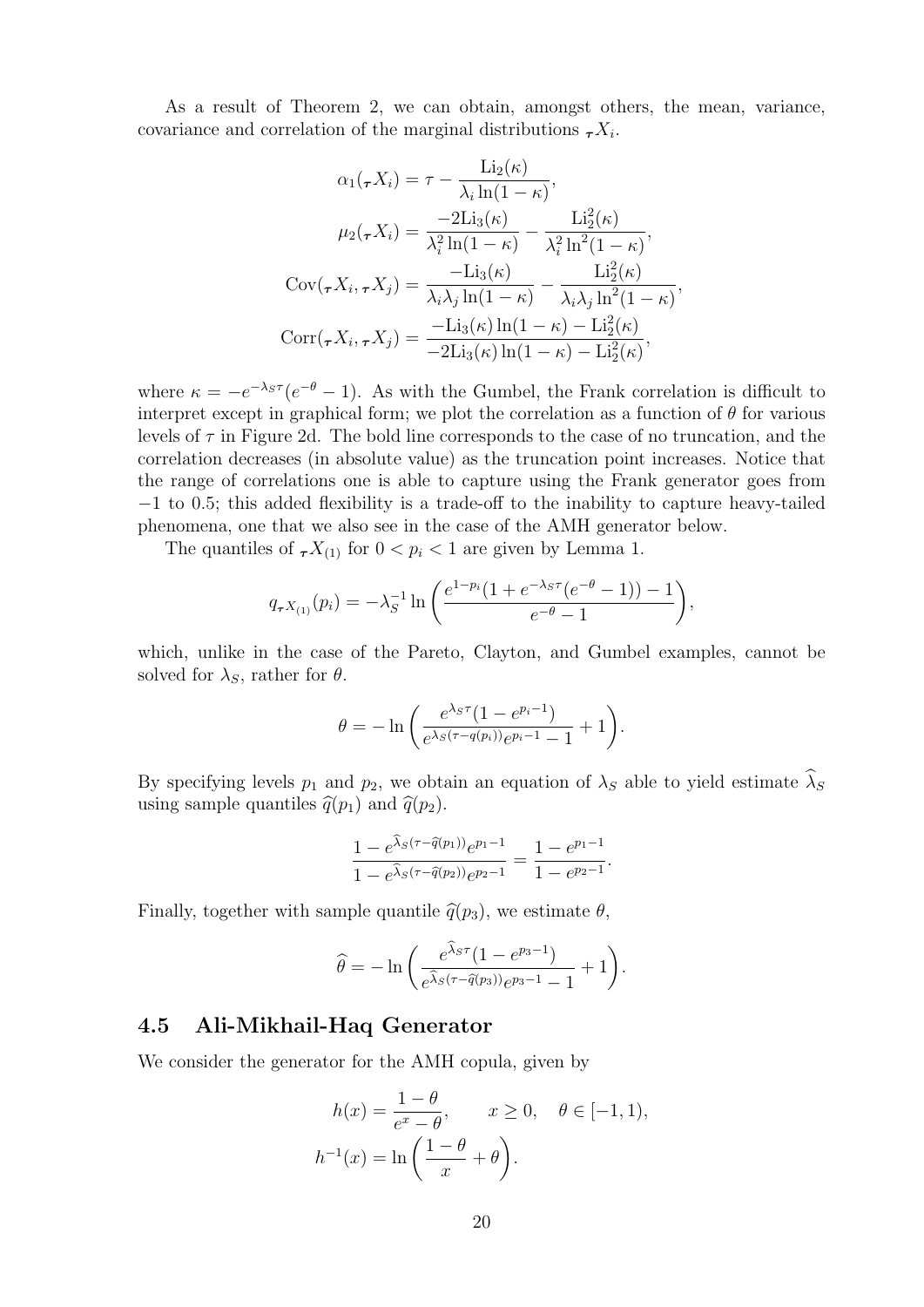We plot h for several values of  $\theta$  in Figure 1e, where, like with the Frank generator, lower curves correspond to greater values of  $\theta$ . Similarly, we find that the AMH generator is unable to capture heavy-tailed phenomena. We have, for  $\theta \in [-1,1)\setminus\{0\}$ ,

$$
h^{(-1)}(x) = \frac{1-\theta}{\theta} \ln(1 - \theta e^{-x}),
$$
  

$$
h^{(-2)}(x) = \frac{1-\theta}{\theta} \text{Li}_2(\theta e^{-x}),
$$

where  $\text{Li}_2(z) = \int_z^0$  $\ln(1-t)$  $\frac{1-t}{t}dt$  is the dilogarithm function. We provide some details; consider the first antiderivative.

$$
h^{(-1)}(x) = -\int_x^{\infty} \frac{1-\theta}{e^y - \theta} dy.
$$

Apply the following substitution,  $z - 1 = \theta(e^y - \theta)^{-1}$ ; this means  $dy = \frac{-1}{z(z-1)}dz$ , the lower limit of integration is  $\theta(e^x - \theta)^{-1} + 1$  and the upper is one. We obtain

$$
h^{(-1)}(x) = \frac{1-\theta}{\theta} \int_{\theta(e^x - \theta)^{-1} + 1}^1 z^{-1} dz
$$
  
=  $\frac{1-\theta}{\theta} \left( -\ln(\theta(e^x - \theta)^{-1} + 1) \right)$   
=  $\frac{1-\theta}{\theta} \ln(1 - \theta e^{-x}).$ 

The second antiderivate is found by applying the substitution  $z = \theta e^{-y}$ , resulting in  $dy = -z^{-1}dz$  below.

$$
h^{(-2)}(x) = -\int_x^{\infty} \frac{1-\theta}{\theta} \ln(1-\theta e^{-y}) dy
$$
  
=  $-\frac{1-\theta}{\theta} \int_{\theta e^{-x}}^0 \frac{\ln(1-z)}{-z} dz$   
=  $\frac{1-\theta}{\theta} \text{Li}_2(\theta e^{-x}).$ 

As a result of Theorem 2, we can obtain, among others, the mean, variance, covariance and correlation of the marginal distributions  ${}_{\tau}X_i$ .

$$
\alpha_1(\tau X_i) = \tau - \frac{\ln(1 - \kappa)}{\lambda_i} \frac{1 - \kappa}{\kappa},
$$

$$
\mu_2(\tau X_i) = \frac{2 \text{Li}_2(\kappa)}{\lambda_i^2} \frac{1 - \kappa}{\kappa} - \frac{\ln^2(1 - \kappa)}{\lambda_i^2} \frac{(1 - \kappa)^2}{\kappa^2}
$$

$$
\text{Cov}(\tau X_i, \tau X_j) = \frac{\text{Li}_2(\kappa)}{\lambda_i \lambda_j} \frac{1 - \kappa}{\kappa} - \frac{\ln^2(1 - \kappa)}{\lambda_i \lambda_j} \frac{(1 - \kappa)^2}{\kappa^2},
$$

$$
\text{Corr}(\tau X_i, \tau X_j) = \frac{\text{Li}_2(\kappa)\kappa - \ln^2(1 - \kappa)(1 - \kappa)}{2 \text{Li}_2(\kappa)\kappa - \ln^2(1 - \kappa)(1 - \kappa)},
$$

,

where  $\kappa = \theta e^{-\lambda_S \tau}$ . We plot the correlation over  $\theta$  for several values of  $\tau$  in Figure 2e; the bold line corresponds to  $\tau = 0$ . We find that both positive and negative correlation can be captured and that the greater the truncation point, the lower, in absolute value, the correlation.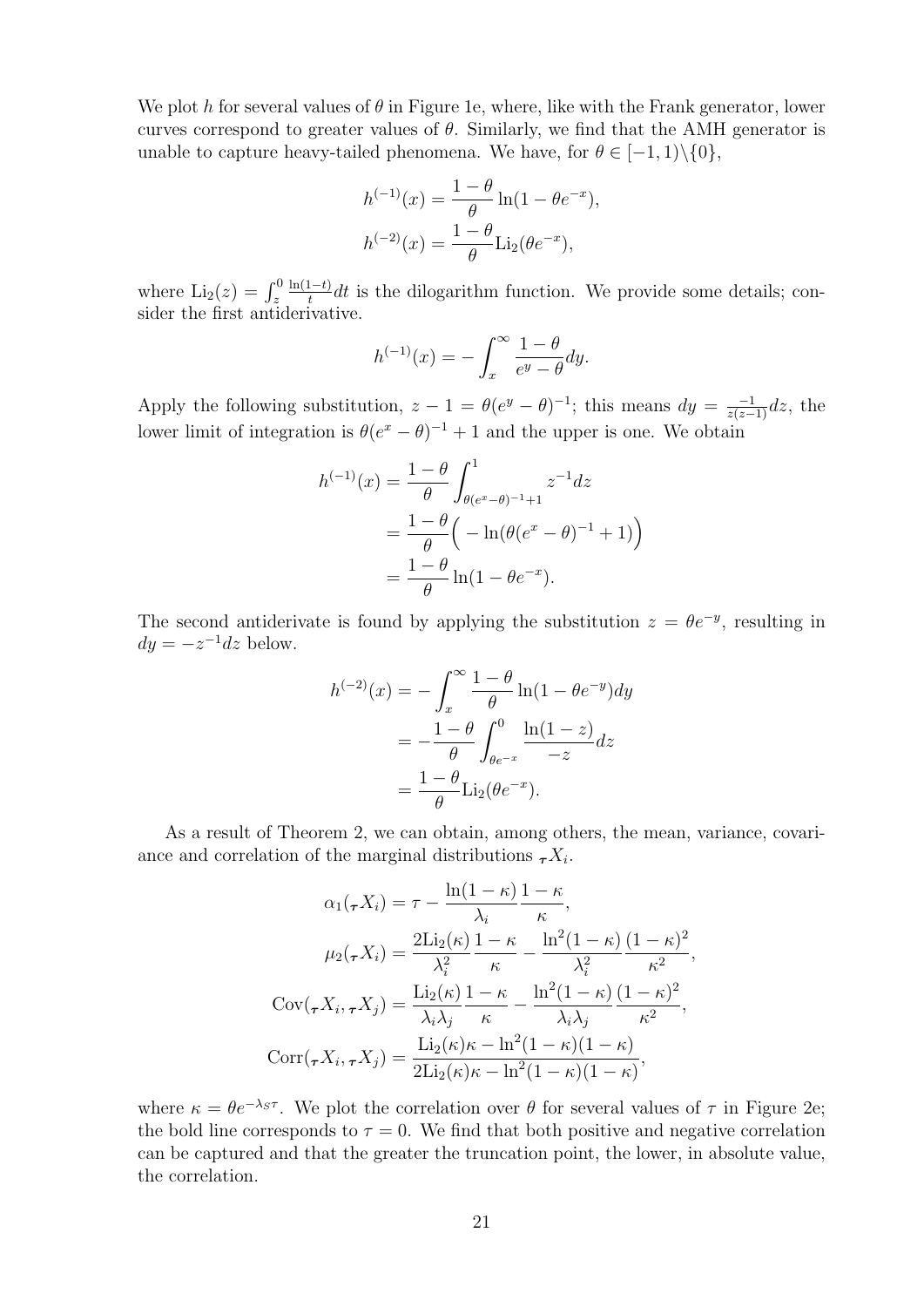From Lemma 1, we find the quantiles of  ${}_{\tau}X_{(1)}$ , for  $0 < p_i < 1$ .

$$
q_{\tau X_{(1)}}(p_i) = \lambda_S^{-1} \ln \left( \frac{e^{\lambda_S \tau} - \theta p_i}{1 - p_i} \right),
$$

which, like in the case of the Frank generator, can be solved for  $\theta$ , not  $\lambda_S$ .

$$
\theta = \frac{e^{\lambda_S \tau} - (1 - p_i)e^{\lambda_S q(p_i)}}{p_i}
$$

.

Together with levels  $p_1$  and  $p_2$  and their corresponding sample quantiles, we can find an equation to estimate  $\lambda_S$ .

$$
\frac{e^{\widehat{\lambda}_S \tau} - (1 - p_1)e^{\widehat{\lambda}_S \widehat{q}(p_1)}}{e^{\widehat{\lambda}_S \tau} - (1 - p_2)e^{\widehat{\lambda}_S \widehat{q}(p_2)}} = \frac{p_1}{p_2}.
$$

Finally, together with  $p_3$  and corresponding sample quantile  $\hat{q}(p_3)$ , we can estimate  $\theta$ .

$$
\widehat{\theta} = \frac{e^{\widehat{\lambda}_S \tau} - (1 - p_3)e^{\widehat{\lambda}_S \widehat{q}(p_3)}}{p_3}.
$$

## 4.6 Product Exponential-Pareto

Finally, consider the generator given by

$$
h(x) = \frac{e^{-\frac{x}{\theta}}}{(1+x)^{\frac{1}{\theta}}}, \qquad x \ge 0, \quad \theta \in \mathbb{R}^+.
$$

The inverse  $h^{-1}$  requires the use of the Lambert function W, it is given by

$$
h^{-1}(x) = W(x^{-\theta}e) - 1,
$$

where  $y = xe^x \iff x = W(y)$ . A plot of h for several values of  $\theta$  is given in Figure 1f. From this plot, we notice the similarity of the exponential-Pareto generator to the Pareto and Clayton generators. However, the tails are not sufficiently heavy to require restrictions on  $\theta$  when calculating the antiderivatives. We have, for  $\theta > 0$ ,

$$
h^{(-1)}(x) = -e^{\frac{1}{\theta}}\theta^{1-\frac{1}{\theta}}\Gamma\left(1-\frac{1}{\theta},\frac{x+1}{\theta}\right),
$$
  

$$
h^{(-2)}(x) = e^{\frac{1}{\theta}}\theta^{2-\frac{1}{\theta}}\left(\Gamma\left(2-\frac{1}{\theta},\frac{x+1}{\theta}\right)-\frac{x+1}{\theta}\Gamma\left(1-\frac{1}{\theta},\frac{x+1}{\theta}\right)\right).
$$

We provide some details. Consider the first antiderivative.

$$
h^{(-1)}(x) = -\int_x^{\infty} e^{-\frac{y}{\theta}} (1+y)^{-\frac{1}{\theta}} dy.
$$

Apply the substitution  $z = \frac{y+1}{\theta}$  $\frac{+1}{\theta}$ ;  $dy = \theta dz$ . We obtain

$$
h^{(-1)}(x) = -\int_{\frac{x+1}{\theta}}^{\infty} e^{\frac{1}{\theta} - z} (\theta z)^{-\frac{1}{\theta}} \theta dz
$$
  
=  $-e^{\frac{1}{\theta}} \theta^{1-\frac{1}{\theta}} \int_{\frac{x+1}{\theta}}^{\infty} z^{(1-\frac{1}{\theta})-1} e^{-z} dz$   
=  $-e^{\frac{1}{\theta}} \theta^{1-\frac{1}{\theta}} \Gamma\left(1 - \frac{1}{\theta}, \frac{x+1}{\theta}\right).$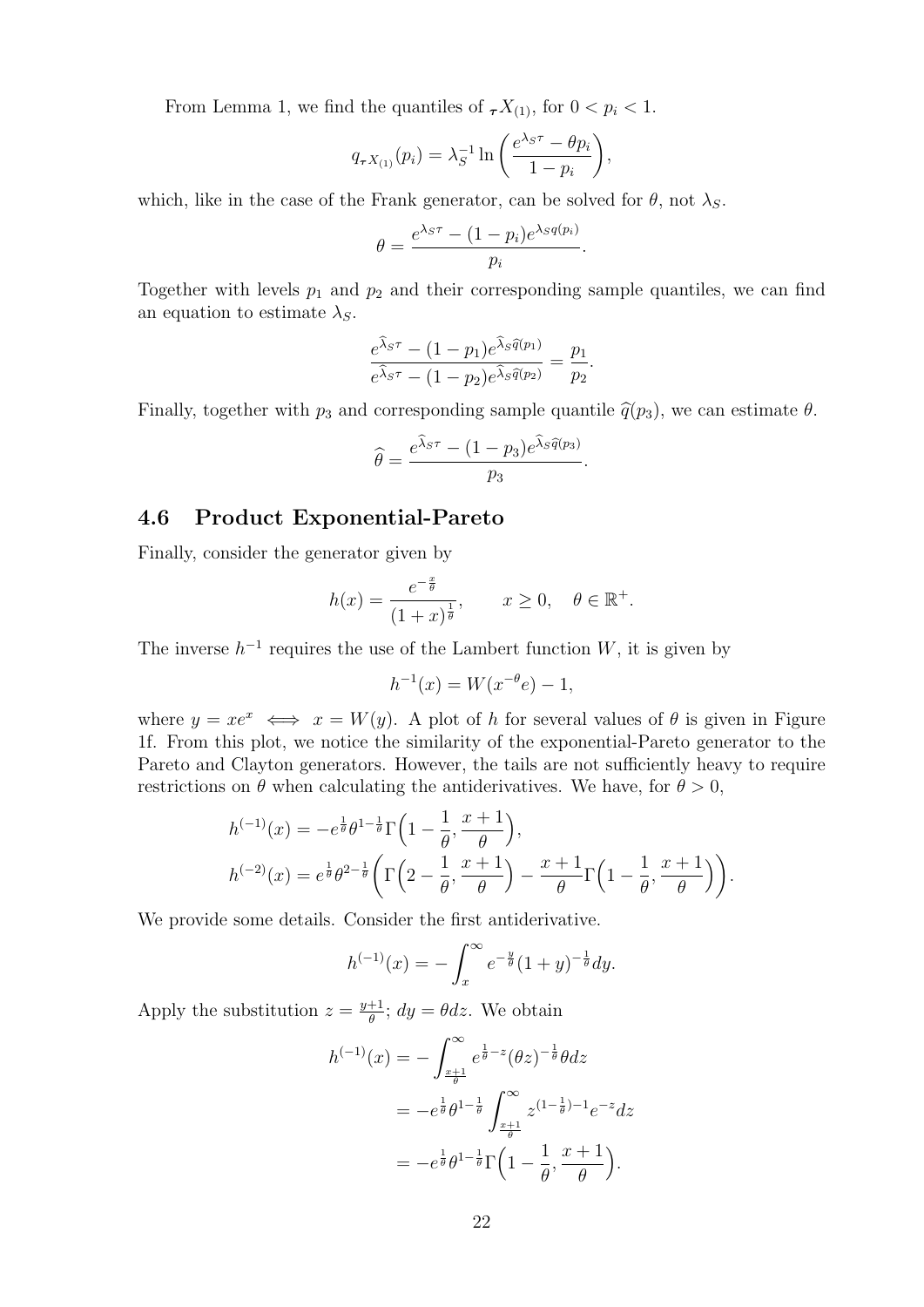To find the second antiderivative, apply the same substitution and subsequently apply integration by parts.

$$
h^{(-2)}(x) = \int_x^{\infty} e^{\frac{1}{\theta}} \theta^{1-\frac{1}{\theta}} \Gamma\left(1 - \frac{1}{\theta}, \frac{y+1}{\theta}\right)
$$
  
=  $e^{\frac{1}{\theta}} \theta^{2-\frac{1}{\theta}} \int_{\frac{x+1}{\theta}}^{\infty} \Gamma\left(1 - \frac{1}{\theta}, z\right) dz.$ 

Let  $u = \Gamma(1 - \frac{1}{\theta})$  $(\frac{1}{\theta}, z)$ ,  $du = -z^{(1-\frac{1}{\theta})-1}e^{-z}dz$ ; and  $dv = dz$ ,  $v = z$ .  $h^{(-2)}(x) = e^{\frac{1}{\theta}} \theta^{2-\frac{1}{\theta}}$  $z\Gamma(1-\alpha)$ 1 θ  $, z)$ ∞  $_{x+1}$ θ  $\int_0^\infty$  $rac{x+1}{\theta}$  $z^{(2-\frac{1}{\theta})-1}e^{-z}dz$  $= e^{\frac{1}{\theta}} \theta^{2-\frac{1}{\theta}}$  $\Gamma(2-$ 1 θ ,  $x + 1$ θ  $)$  $x + 1$ θ  $\Gamma(1 -$ 1 θ ,  $x + 1$ θ  $\bigg)$ ,

since  $\lim_{z\to\infty}z\Gamma(1-\frac{1}{\theta})$  $\frac{1}{\theta}$ , z) = 0 by applying L'Hôpital's Rule.

As a result of Theorem 2, we obtain, among others, the mean, variance, covariance and correlation of the marginal distributions  ${}_{\tau}X_i$ .

$$
\alpha_1(\tau X_i) = \tau + \frac{\theta e^{\kappa} \kappa^{\frac{1}{\theta}}}{\lambda_i} \Gamma\left(1 - \frac{1}{\theta}, \kappa\right),
$$
  
\n
$$
\mu_2(\tau X_i) = \frac{\theta^2 e^{\kappa} \kappa^{\frac{1}{\theta}}}{\lambda_i^2} \left(2\Gamma\left(2 - \frac{1}{\theta}, \kappa\right) - 2\kappa \Gamma\left(1 - \frac{1}{\theta}, \kappa\right) - e^{\kappa} \kappa^{\frac{1}{\theta}} \Gamma^2\left(1 - \frac{1}{\theta}, \kappa\right)\right),
$$
  
\n
$$
Cov(\tau X_i, \tau X_j) = \frac{\theta^2 e^{\kappa} \kappa^{\frac{1}{\theta}}}{\lambda_i \lambda_j} \left(\Gamma\left(2 - \frac{1}{\theta}, \kappa\right) - \kappa \Gamma\left(1 - \frac{1}{\theta}, \kappa\right) - e^{\kappa} \kappa^{\frac{1}{\theta}} \Gamma^2\left(1 - \frac{1}{\theta}, \kappa\right)\right),
$$
  
\n
$$
Cov(\tau X_i, \tau X_j) = \frac{\Gamma\left(2 - \frac{1}{\theta}, \kappa\right) - \kappa \Gamma\left(1 - \frac{1}{\theta}, \kappa\right) - e^{\kappa} \kappa^{\frac{1}{\theta}} \Gamma^2\left(1 - \frac{1}{\theta}, \kappa\right)}{2\Gamma\left(2 - \frac{1}{\theta}, \kappa\right) - 2\kappa \Gamma\left(1 - \frac{1}{\theta}, \kappa\right) - e^{\kappa} \kappa^{\frac{1}{\theta}} \Gamma^2\left(1 - \frac{1}{\theta}, \kappa\right)},
$$

where  $\kappa = \frac{\lambda_S \tau + 1}{\theta}$  $\frac{\tau+1}{\theta}$ . A plot of the correlation as a function of  $\theta$  for several values of  $\tau$  is given in Figure 2f. The correlation in the case of the exponential-Pareto is essentially a mixture of the Pareto correlation and the case of independence; as  $\theta$  increases, the exponential function dominates and acts to reduce the correlation. This feature is unique to the exponential-Pareto; in the other examples, correlation is a monotone function of  $\theta$ . Furthermore, an increase in the truncation point  $\tau$  reduces the correlation.

The quantiles of  $\tau X_{(1)}$  for  $0 < p_i < 1$  are found using Lemma 1.

$$
q_{\tau X_{(1)}}(p_i) = \frac{W((1-p_i)^{-\theta}(1+\lambda_S \tau)e^{(1+\lambda_S \tau)}) - 1}{\lambda_S},
$$

which, like in the case of the Frank and AMH generators, can be solved for  $\theta$ , but not  $\lambda_S$ .

$$
\theta = \frac{\lambda_S(\tau - q(p_i)) + \ln(1 + \lambda_S \tau) - \ln(1 + \lambda_S q(p_i))}{\ln(1 - p_i)}.
$$

Together with levels  $p_1$  and  $p_2$ , we have an equation able to yield estimate  $\hat{\lambda}_S$ ,

$$
\frac{\lambda_S(\tau - q(p_1)) + \ln(1 + \lambda_S \tau) - \ln(1 + \lambda_S q(p_1))}{\lambda_S(\tau - q(p_2)) + \ln(1 + \lambda_S \tau) - \ln(1 + \lambda_S q(p_2))} = \frac{\ln(1 - p_1)}{\ln(1 - p_2)}.
$$

Finally, with  $p_3$  and corresponding sample quantile, we obtain

$$
\widehat{\theta} = \frac{\widehat{\lambda}_S(\tau - \widehat{q}(p_3)) + \ln(1 + \widehat{\lambda}_S \tau) - \ln(1 + \widehat{\lambda}_S \widehat{q}(p_3))}{\ln(1 - p_3)}.
$$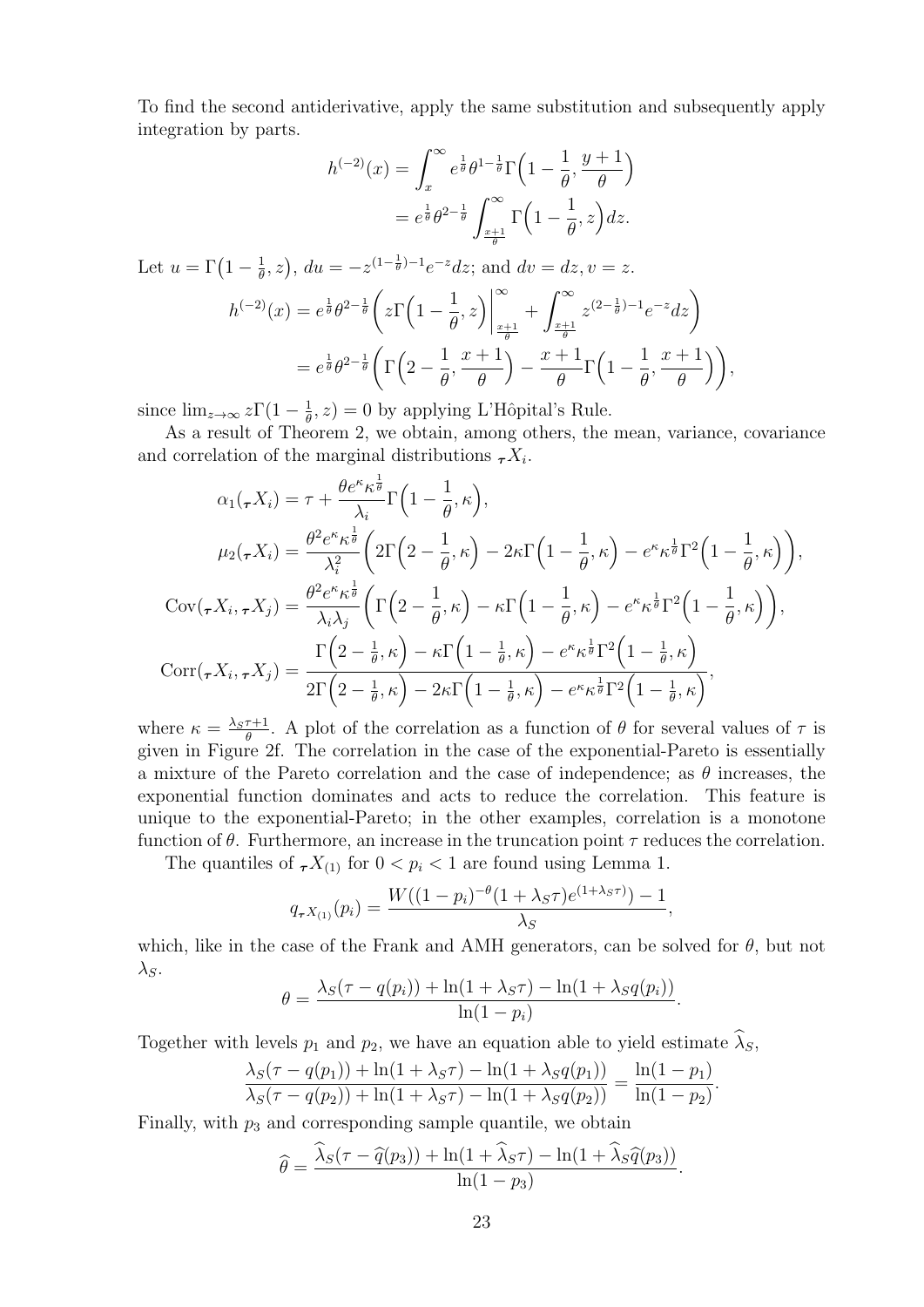## 5 Optimal Quantile Selection

In the preceding section we considered three estimation procedures for  $\theta$  and  $\lambda_{\rm S}$  for six examples. The last of these estimation procedures is based on the quantiles of the truncated minimum  $\tau X_{(1)}$  and requires three sample quantiles. In this section, we investigate how to select these three quantiles optimally.

## 5.1 Specifying the Objective Functions

We base our optimality criteria on statistical estimation theory developed in Landsman (1996). Consider a sample of independent and identically distributed  $X_1, \ldots, X_n$  with density  $f(x, \vartheta), \vartheta \in \Theta \subset \mathbb{R}$ , differentiable with respect to  $\vartheta$  for almost all  $x \in \mathbb{R}$ . The Fisher information about parameter  $\vartheta$  contained in some statistic  $T_n(X_1,\ldots,X_n)$  is defined as

$$
I_{T_n}(\vartheta) = \int_{\mathbb{R}} \left( \frac{\partial \ln f_{T_n}(x, \vartheta)}{\partial \vartheta} \right)^2 f_{T_n}(x, \vartheta) dx.
$$

A higher Fisher information is indicative of more precise estimation. Consider sample quantiles  $\hat{q}(p_1), \ldots, \hat{q}(p_k)$  with corresponding levels  $0 < p_1 \leq \ldots \leq p_k < 1$ . Theorem 1 in Landsman (1996) shows that the Fisher information contained in the sample quantiles,  $I_{\hat{q}(p_1),\dots,\hat{q}(p_k)}(\vartheta)$ , is asymptotically equal to  $nI_k(p_1,\dots,p_k)$ , with  $I_k(p_1,\dots,p_k)$  defined as

$$
I_k(p_1,\ldots,p_k)=\sum_{i=0}^k\frac{(\beta_{i+1}-\beta_i)^2}{p_{i+1}-p_i},
$$

where  $p_0 = 0$ ,  $p_{k+1} = 1$ ,  $\beta_i = f(q(p_i), \vartheta) \partial q(p_i) / \partial \vartheta$ , for  $i = 1, ..., k$  and  $\beta_0 = \beta_{k+1} = 0$ . We find optimal quantiles  $p_1^*, \ldots, p_k^*$ , such that  $I_k$  is maximized. In the case of using two sample quantiles, i.e.  $k = 2$ , we obtain the following objective function:

$$
I_2(p_1, p_2) = \frac{\beta_1^2}{p_1} + \frac{(\beta_2 - \beta_1)^2}{p_2 - p_1} + \frac{\beta_2^2}{1 - p_2},
$$

and in the case of using one sample quantile, we obtain

$$
I_1(p_1) = \frac{\beta_1^2}{p_1} + \frac{\beta_1^2}{1 - p_1} = \frac{\beta_1^2}{p_1(1 - p_1)}.
$$

The presence of truncation considerably complicates the optimal quantile selection problem. Hence, we presently consider the case where  $\tau = 0$ ; we aim to address the case where  $\tau > 0$  in future research.

## 5.2 The Case with no Truncation

In general, the density and quantile functions of  $X_{(1)}$ , as introduced in Section 3.2, are given by

$$
f(x) = -\lambda_S h^{(1)}(\lambda_S x),
$$
  
\n
$$
q(p) = \lambda_S^{-1} h^{-1}(\check{p}),
$$

where  $\tilde{p} = 1 - p$ . Notice that in the absence of truncation,  $\lambda_S$  is trivially isolated in the equation for  $q(p)$ .

$$
\lambda_S = \frac{h^{-1}(\check{p})}{q(p)}.
$$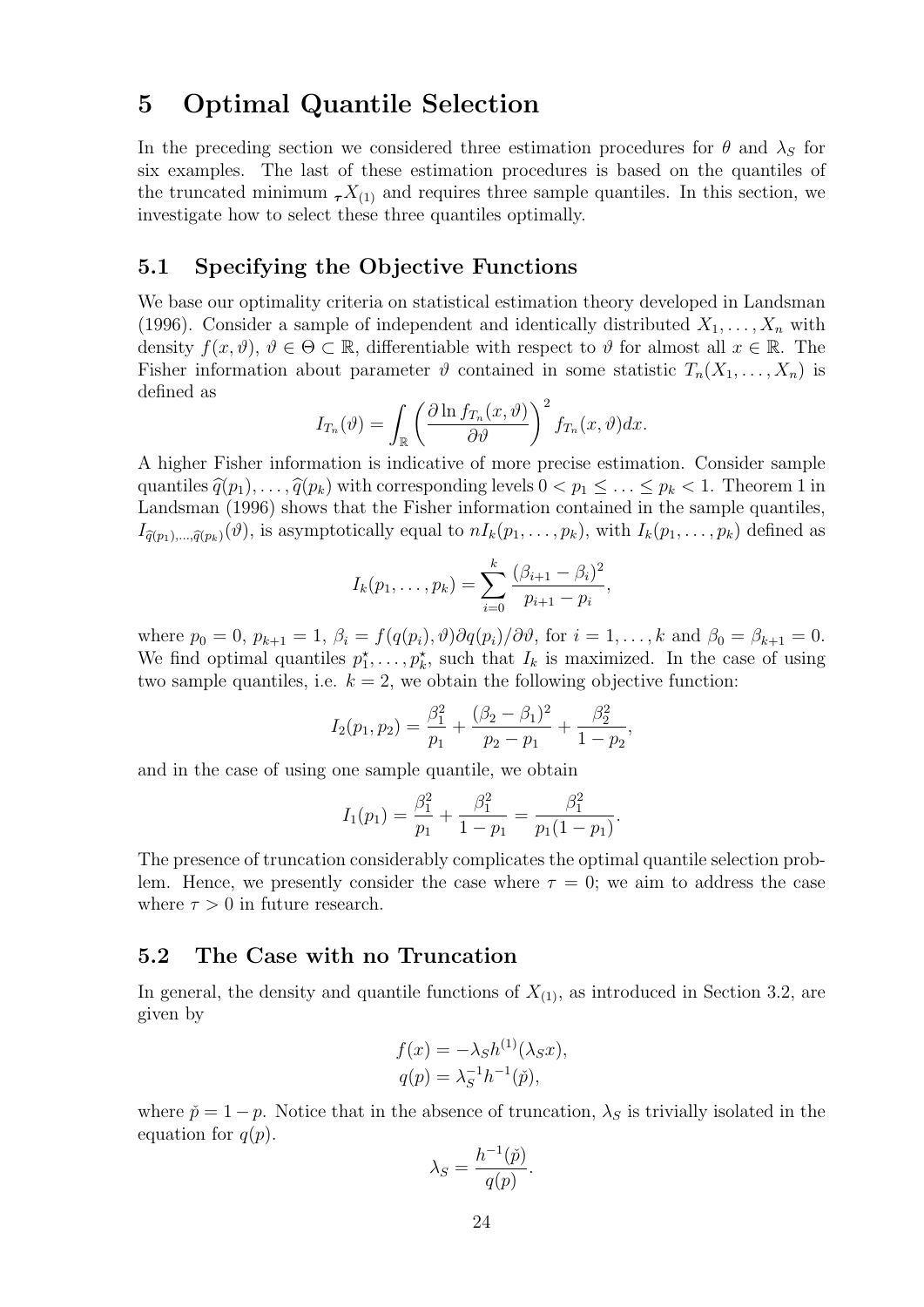Consequently, one equation using two sample quantiles  $\hat{q}(p_1)$  and  $\hat{q}(p_2)$  could be formulated to estimate  $\theta$ .

$$
\frac{h^{-1}(\check{p}_1;\theta)}{q(p_1)} = \frac{h^{-1}(\check{p}_2;\theta)}{q(p_2)}.
$$

Hence, in the case with no truncation, one can readily estimate  $\theta$  first using two quantiles, and subsequently estimate  $\lambda_S$  using one quantile. Note that this is also done in the case with truncation for the Pareto, Clayton and Gumbel examples, but not for the Frank, AMH and exponential-Pareto.

In order to obtain optimal quantile levels, we need to derive the  $\beta$  functions outlined above. We have that

$$
f(q(p)) = -\lambda_S h^{(1)}(h^{-1}(\check{p})),
$$

and the partial derivatives of the quantile function with respect to parameters  $\theta$  and  $\lambda_S$ are

$$
\begin{split} \frac{\partial q(p)}{\partial \theta} &= \lambda_S^{-1} \frac{\partial h^{-1}(\check{p})}{\partial \theta}, \\ \frac{\partial q(p)}{\partial \lambda_S} &= -\lambda_S^{-2} h^{-1}(\check{p}), \end{split}
$$

respectively. As a result, the corresponding  $\beta$  functions with respect to parameters  $\theta$ and  $\lambda_S$  are given by

$$
\beta^{(\theta)} = -h^{(1)}(h^{-1}(\check{p})) \frac{\partial h^{-1}(\check{p})}{\partial \theta},
$$
  

$$
\beta^{(\lambda_S)} = \lambda_S^{-1} h^{(1)}(h^{-1}(\check{p})) h^{-1}(\check{p}).
$$

The ability to find optimal quantile levels  $p_1^*$  and  $p_2^*$  to estimate  $\theta$  depends on whether  $\beta^{(\theta)}$  is proportional to a function that does not depend on  $\theta$  or  $\lambda_S$ , where the constant of proportionality does not depend on quantile level p. Notice that  $\beta^{(\theta)}$  is always proportional to a function that does not depend on  $\lambda_S$ , whether or not on  $\theta$  depends on the generator h. If h is able to satisfy the criteria, then the objective function  $I_2(p_1, p_2)$ can be maximized. In the case of the Pareto, Gumbel and exponential-Pareto generators considered in Section 4, this can be achieved. We obtain, up to constant that does not depend on p,

$$
\beta^{(\theta)} \propto \check{p} \cdot \ln \check{p}
$$
, for the Pareto and exponential-Pareto,  
\n $\beta^{(\theta)} \propto \check{p} \cdot \ln \check{p} \cdot \ln(-\ln \check{p})$ , for the Gumbel.

In these examples, we can subsequently determine optimal quantile level  $p_3^*$  to estimate  $\lambda_S$  since  $\beta^{(\lambda_S)}$  is always proportional to a function that does not depend on  $\lambda_S$ ; whether or not it depends on  $\theta$  is irrelevant since we can substitute  $\theta$  for  $\theta$ , if required.

The Pareto example has already been investigated in Alai et al. (2016), they found optimal  $p_1^*$  and  $p_2^*$  were given by 0.6385 and 0.9265, respectively. These quantiles would, consequently, serve as optimal for the exponential-Pareto distribution as well. The relevant objective function for the Gumbel generator is given by

$$
c \cdot I_2(p_1, p_2) = \frac{(\check{p}_1 \cdot \ln \check{p}_1 \cdot \ln(-\ln \check{p}_1))^2}{p_1} + \frac{(\check{p}_2 \cdot \ln \check{p}_2 \cdot \ln(-\ln \check{p}_2))^2}{\check{p}_2} + \frac{(\check{p}_2 \cdot \ln \check{p}_2 \cdot \ln(-\ln \check{p}_2) - \check{p}_1 \cdot \ln \check{p}_1 \cdot \ln(-\ln \check{p}_1))^2}{p_2 - p_1},
$$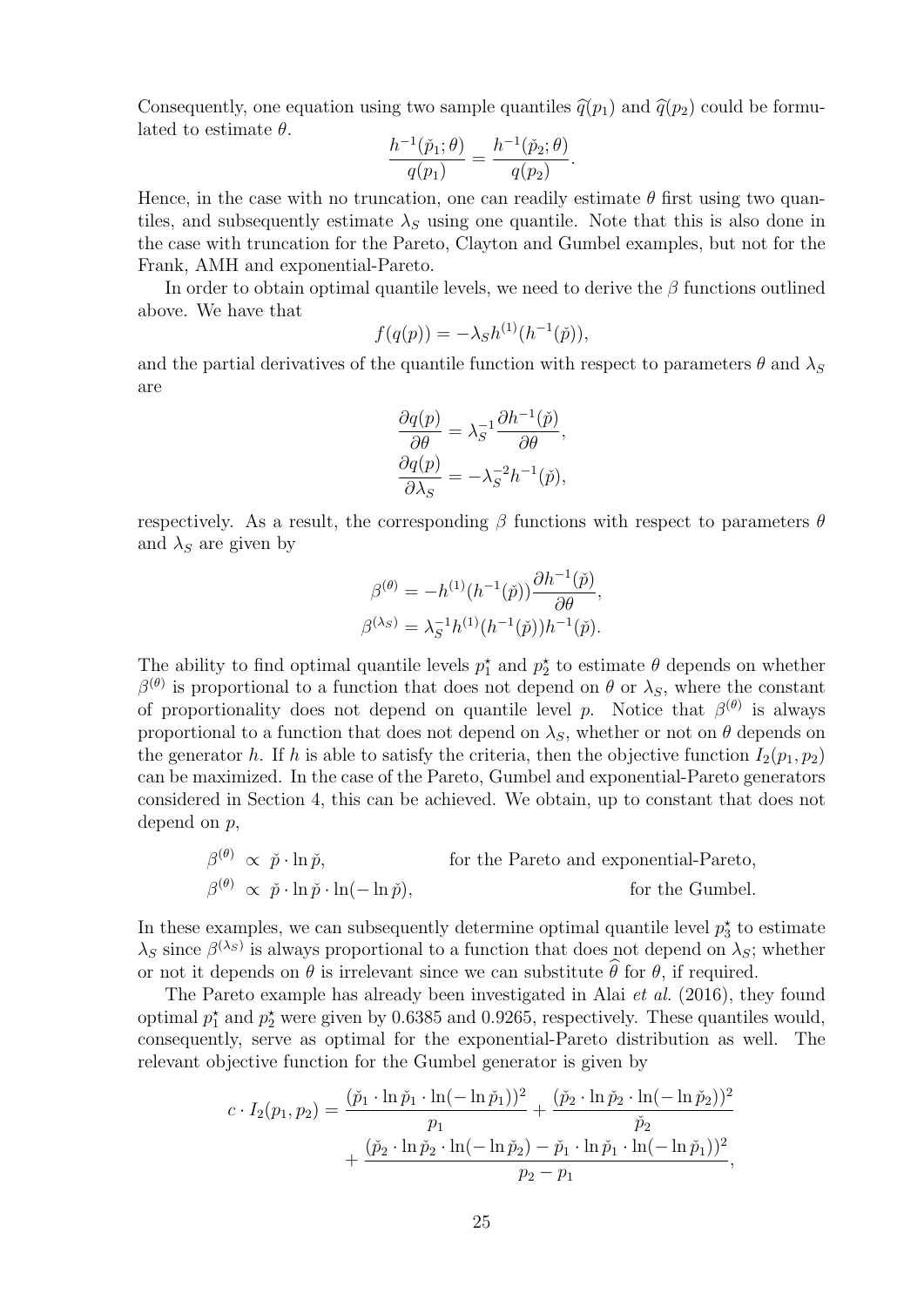for some positive constant c that does not depend on  $p_1$  or  $p_2$ . We find, for the Gumbel generator, that optimal  $p_1^*$  and  $p_2^*$  are given by 0.1322 and 0.9627, respectively. In Figure 3, we plot  $c \cdot I_2$  over  $p_1$  for several values of  $p_2$ ; notice that as  $p_2$  approaches  $p_2^*$ , the maximum value of  $c \cdot I_2$  increases.



Figure 3: Gumbel,  $c \cdot I_2$  versus  $p_1$  for select values of  $p_2$ .

If  $\theta$  is known or estimated, either with optimal or non-optimal quantiles,  $\lambda_S$  can be optimally estimated for any generator function h. We provide the  $\beta^{(\lambda_S)}$  functions for the Pareto, Clayton, and Gumbel generators; note that the Pareto example has already been considered in Alai et al. (2016). We have, up to constant that does not depend on  $p,$ 

$$
\beta^{(\lambda_S)} \propto \check{p} \cdot (1 - \check{p}^{\theta}),
$$
 for the Pareto and Clayton,  
\n $\beta^{(\lambda_S)} \propto \check{p} \cdot \ln \check{p},$  for the Gumbel.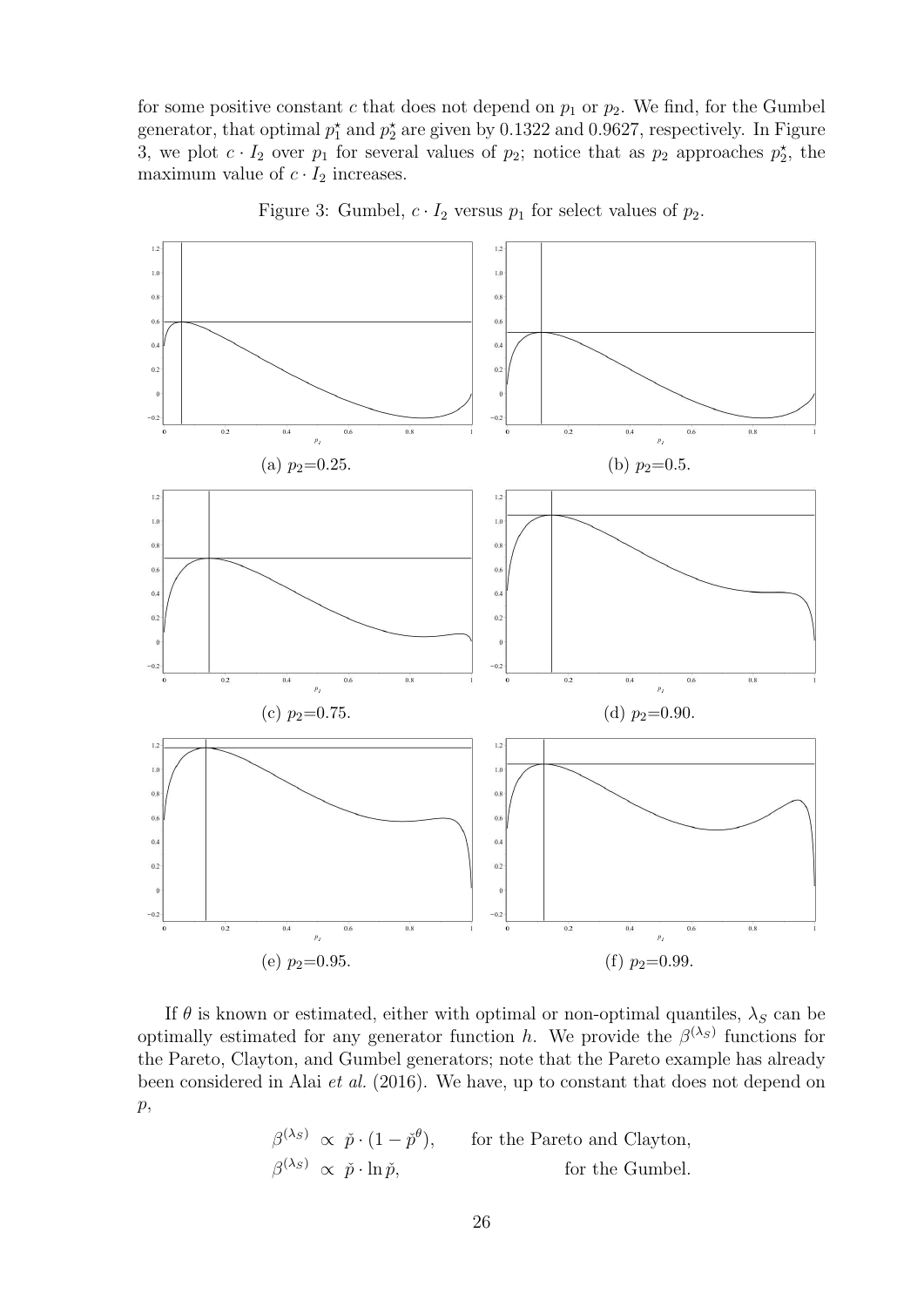The above  $\beta^{(\lambda_S)}$  can be used to define relevant objective functions  $I_1(p)$ ; since  $\theta$  is known, we require only one sample quantile to estimate  $\lambda_S$ , hence we use  $I_1(p)$ . Notice that in the case of the Gumbel generator,  $\theta$  is not required to determine the optimal quantile level  $p_3^*$ , but is required to find estimate  $\lambda_S$ . For the Pareto and Clayton generators, the objective function is given by

$$
c \cdot I_1(p_3) = \frac{\check{p}_3(1-\check{p}_3^{\theta})^2}{p_3},
$$

for some positive constant c that does not depend on  $p_3$ . In Figure 4, we plot the objective function over  $p_3$  for various levels of  $\theta$ ; the plots for  $\theta = 1$  and  $\theta = 2$  are comparable to Figures 3b and 3a, respectively, in Alai et al. (2016). Finally, in Figure 5a, we plot  $p_3^*$ , for the Pareto and Clayton generators, as a function of  $\theta$ .

Figure 4: Pareto and Clayton, objective function versus  $p_3$  for select values of  $\theta$ .



For the Gumbel generator, the objective function is given by

$$
c \cdot I_1(p_3) = \frac{\check{p}_3(\ln \check{p}_3)^2}{p_3},
$$

for some positive constant c that does not depend on  $p_3$ . Optimal  $p_3^*$  is found to be 0.7968; refer to Figure 5b for a plot of  $c \cdot I_1(p_3)$ .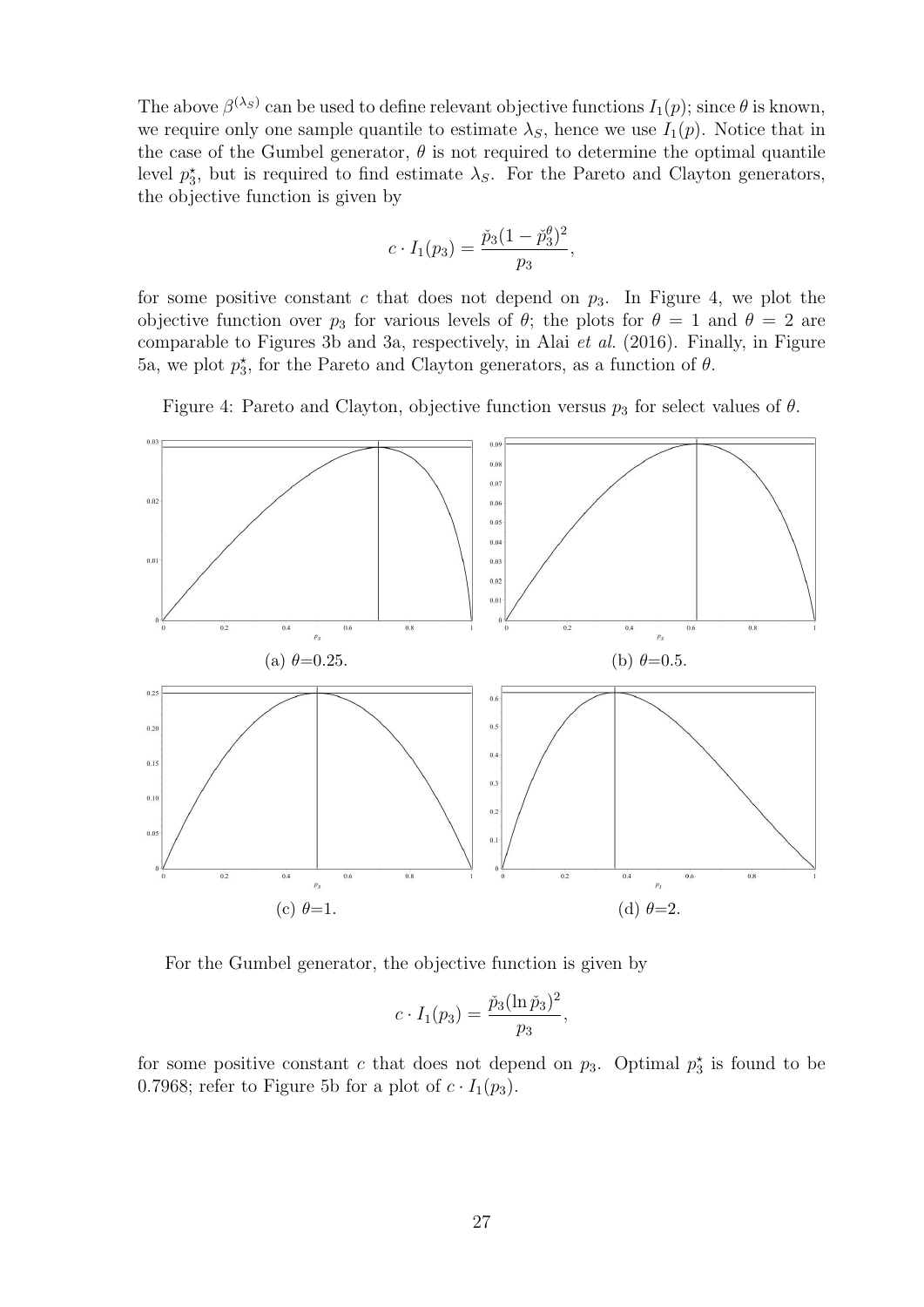Figure 5: Optimal  $p_3^*$  for the Pareto, Clayton, and Gumbel generators.



(a) Pareto and Clayton, optimal  $p_3^\star$ 

(b) Gumbel,  $c \cdot I_1(p_3)$  versus  $p_3$ .

## 5.3 A Numerical Example using the Gumbel Generator

Let  $\tau X_{(1)} = \min(\mathbf{X})|\min(\mathbf{X}) > \tau$ , where the joint survival function of  $\mathbf{X} = (X_1, \dots, X_n)$ is given by

$$
P(X_1 > x_1, \ldots, X_n > x_n) = h\left(\sum_{i=1}^n \lambda_i x_i\right), \qquad x_i \ge 0,
$$

for h given by the Gumbel generator function. Consequently, the survival function of  $X_{(1)}$  is also given by the Gumbel generator with argument  $\lambda_S x$ , where  $\lambda_S = \sum_{i=1}^n \lambda_i$ . In other words, as noted above in Remark 3,  $X_{(1)}$  follows a Weibull distribution with scale and shape parameters  $\lambda_S$  and  $\theta$ , respectively.

Consequently, it is not difficult to simulate samples of  ${}_T X_{(1)}$  and estimate  $\lambda_S$  and  $\theta$ using sample quantiles. Suppose  $\theta = 2$  and  $\lambda_s = 1$ ; refer to Figure 1c for a plot of the survival function. Using these parameter values, it can further be seen from Figure 1c that truncation points of one, two and five represent weak, moderate and strong levels of truncation. In Table 1, we show the estimation results using samples of size 100,000. Each column represents the estimation for one generated sample with truncation point  $\tau$ , for which four pairs of estimates  $\{\theta, \lambda_S\}$  are found. The first, using optimal quantile levels as determined above, i.e. using  $p_1^{\star}$ ,  $p_2^{\star}$  and  $p_3^{\star}$ , given by 0.1322, 0.9627 and 0.7968, respectively. The remaining, using some arbitrarily selected quantile levels; the most accurate pair is indicated in bold. It is important to note that each of the four pair of estimates, for a given  $\tau$ , are based on the same simulated sample. The results of Table 2 and 3 are analogous to Table 1 based on samples of size 1,000, and 10,000,000, respectively. We include the latter for illustrative purposes; we do not anticipate an application with 10,000,000 observations.

From Table 1 it is apparent that a sample size of 100,000 is more than adequate to calibrate the model; although the optimal quantile levels produce the most accurate estimates for  $\tau = 0$  and  $\tau = 5$ , the other quantile levels also perform well. In fact, using quantile levels of 0.5 and 0.95 to estimate  $\theta$  and 0.95 to estimate  $\lambda_s$  produces the most accurate estimation for  $\tau = 1$  and  $\tau = 2$ ; note that this is attributed to random fluctuation since results using a sample size of 10,000,000 always yield the optimal quantile estimates most accurate; see Table 3. Notice that we consider the pair of estimates  $\{\hat{\theta}, \hat{\lambda}_S\}$  when determining the most accurate, rather than each estimate in isolation; this is because  $\widehat{\theta}$  also plays a role in estimating  $\widehat{\lambda}_S$ , rendering the estimates inseparable.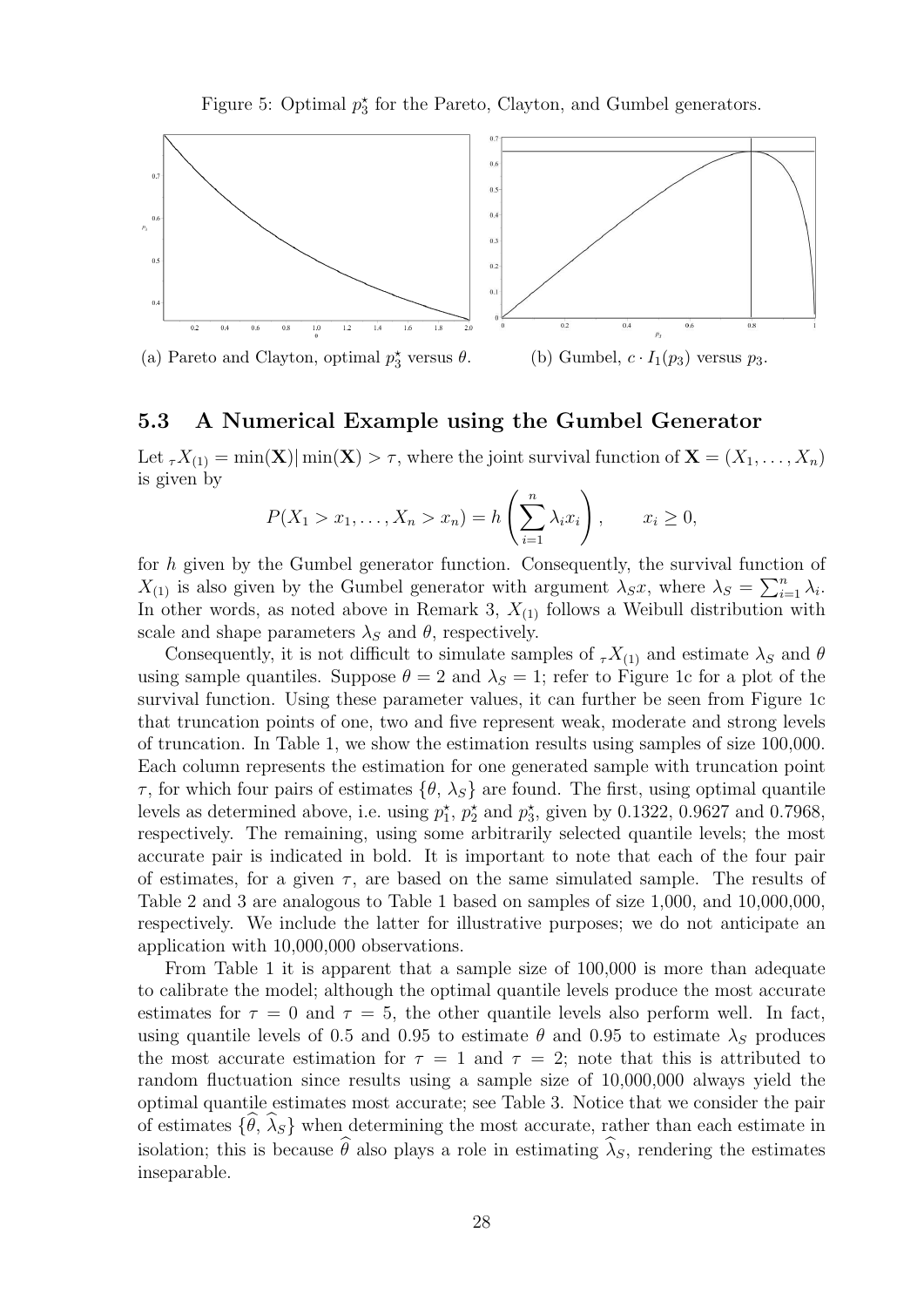| $\theta = 2; \lambda_S = 1.$    | $\tau$                | $\left( \right)$ | 1      | 2      | 5      |
|---------------------------------|-----------------------|------------------|--------|--------|--------|
| $\{p_1^{\star}, p_2^{\star}\}\$ | $\widehat{\theta}$    | 1.9952           | 1.9581 | 1.9933 | 2.0146 |
| $\{p_3^{\star}\}\$              | $\widehat{\lambda}_S$ | 1.0075           | 0.9577 | 0.9804 | 1.0221 |
| $\{0.5, 0.95\}$                 | $\widehat{\theta}$    | 2.0015           | 1.9834 | 1.9912 | 1.9802 |
| ${0.95}$                        | $\widehat{\lambda}_S$ | 1.0178           | 0.9983 | 0.9831 | 0.9572 |
| $\{0.25, 0.75\}$                | $\widehat{\theta}$    | 2.0026           | 1.9565 | 2.0183 | 1.9698 |
| ${0.75}$                        | $\widehat{\lambda}_S$ | 1.0103           | 0.9564 | 1.0284 | 0.9365 |
| $\{0.75, 0.95\}$                | $\widehat{\theta}$    | 1.9915           | 1.9755 | 1.9852 | 1.9785 |
| ${0.95}$                        | $\lambda_S$           | 1.0067           | 0.9839 | 0.9712 | 0.9534 |

Table 1: Estimation results with a sample size of 100, 000.

Table 2: Estimation results with a sample size of 1, 000.

| $\theta = 2; \lambda_S = 1.$    | $\tau$                | $\left( \right)$ | 1      | 2      | 5       |
|---------------------------------|-----------------------|------------------|--------|--------|---------|
| $\{p_1^{\star}, p_2^{\star}\}\$ | $\widehat{\theta}$    | 2.0113           | 2.0409 | 1.9537 | 2.8449  |
| $\{p_3^{\star}\}\$              | $\lambda_S$           | 1.0209           | 1.1160 | 0.8951 | 6.4397  |
| $\{0.5, 0.95\}$                 | $\widehat{\theta}$    | 1.9771           | 2.0035 | 1.9177 | 2.5005  |
| ${0.95}$                        | $\widehat{\lambda}_S$ | 1.0311           | 0.9768 | 0.7542 | 3.2879  |
| $\{0.25, 0.75\}$                | $\widehat{\theta}$    | 1.9539           | 1.8738 | 1.5142 | 3.6743  |
| ${0.75}$                        | $\widehat{\lambda}_S$ | 1.0585           | 0.8496 | 0.4464 | 55.9336 |
| $\{0.75, 0.95\}$                | $\widehat{\theta}$    | 2.0209           | 2.1593 | 2.3160 | 2.0786  |
| ${0.95}$                        | $\lambda_S$           | 1.0819           | 1.3081 | 1.6986 | 1.1878  |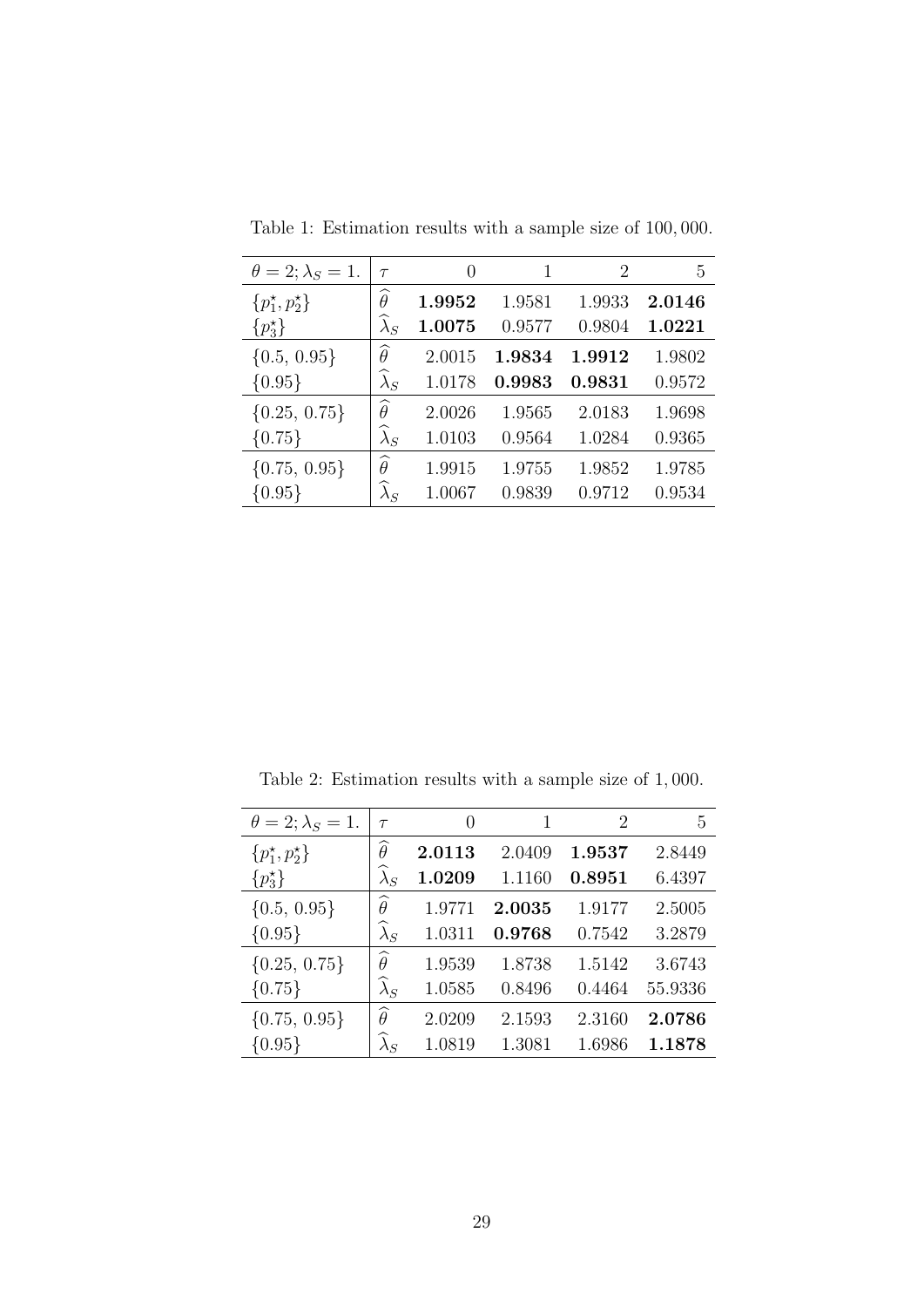In Table 2 we see that the level of truncation plays a role for smaller sample sizes. Although the optimal quantiles produce the most accurate estimation when  $\tau = 0$ , the optimal quantile estimates for  $\tau = 5$  are less impressive. Furthermore, we find a large spread of estimates when  $\tau \neq 0$  and hence will need to carefully consider optimal quantile estimation in the presence of truncation in future research. Since optimal quantile levels were chosen based on minimizing the variance of the corresponding estimators, it is no surprise that they are most reliable, if not always most accurate.

| $\theta = 2; \lambda_S = 1.$    | $\tau$                | 0      | 1      | $\overline{2}$ | 5      |
|---------------------------------|-----------------------|--------|--------|----------------|--------|
| $\{p_1^{\star}, p_2^{\star}\}\$ | $\widehat{\theta}$    | 2.0005 | 2.0009 | 2.0002         | 2.0053 |
| $\{p_3^{\star}\}\$              | $\widehat{\lambda}_S$ | 1.0000 | 1.0017 | 1.0008         | 1.0105 |
| $\{0.5, 0.95\}$                 | $\widehat{\theta}$    | 2.0011 | 2.0017 | 2.0029         | 2.0118 |
| ${0.95}$                        | $\lambda_S$           | 0.9988 | 1.0041 | 1.0059         | 1.0249 |
| $\{0.25, 0.75\}$                | $\widehat{\theta}$    | 1.9997 | 1.9982 | 1.9983         | 2.0092 |
| ${0.75}$                        | $\widehat{\lambda}_S$ | 0.9994 | 0.9974 | 0.9975         | 1.0184 |
| $\{0.75, 0.95\}$                | $\widehat{\theta}$    | 2.0025 | 1.9979 | 2.0009         | 2.0072 |
| ${0.95}$                        | $\lambda_S$           | 1.0004 | 0.9971 | 1.0018         | 1.0142 |

Table 3: Estimation results with a sample size of 10, 000, 000.

## 6 Conclusion

In this paper, we consider a multivariate distribution based on generator function  $h$ . This general approach to constructing a distribution includes, as a special case, the multivariate Pareto used to study joint lifetimes in Alai et al. (2016). There is a link between the family of distributions we consider and Archimedean copula generators, which we use to supply examples based on well-known generators from the Clayton, Gumbel, Frank and Ali-Mikhail-Haq copulas. Furthermore, we suggest a new distribution given by combining the Pareto and exponential structure. We provide moment and quantile results in the presence of multivariate truncation and revisit known estimation techniques in order that they may be used to gain insight in the pricing and risk management of life-benefit products such as bulk annuities. Finally, we consider optimal quantile selection for quantile-based estimation procedures and provide a numerical example using a multivariate Weibull distribution.

## Acknowledgements

The authors would like to acknowledge the financial support of ARC Linkage Grant Project LP0883398 Managing Risk with Insurance and Superannuation as Individuals Age with industry partners PwC, APRA and the World Bank as well as the support of the Australian Research Council Centre of Excellence in Population Ageing Research (project number CE110001029).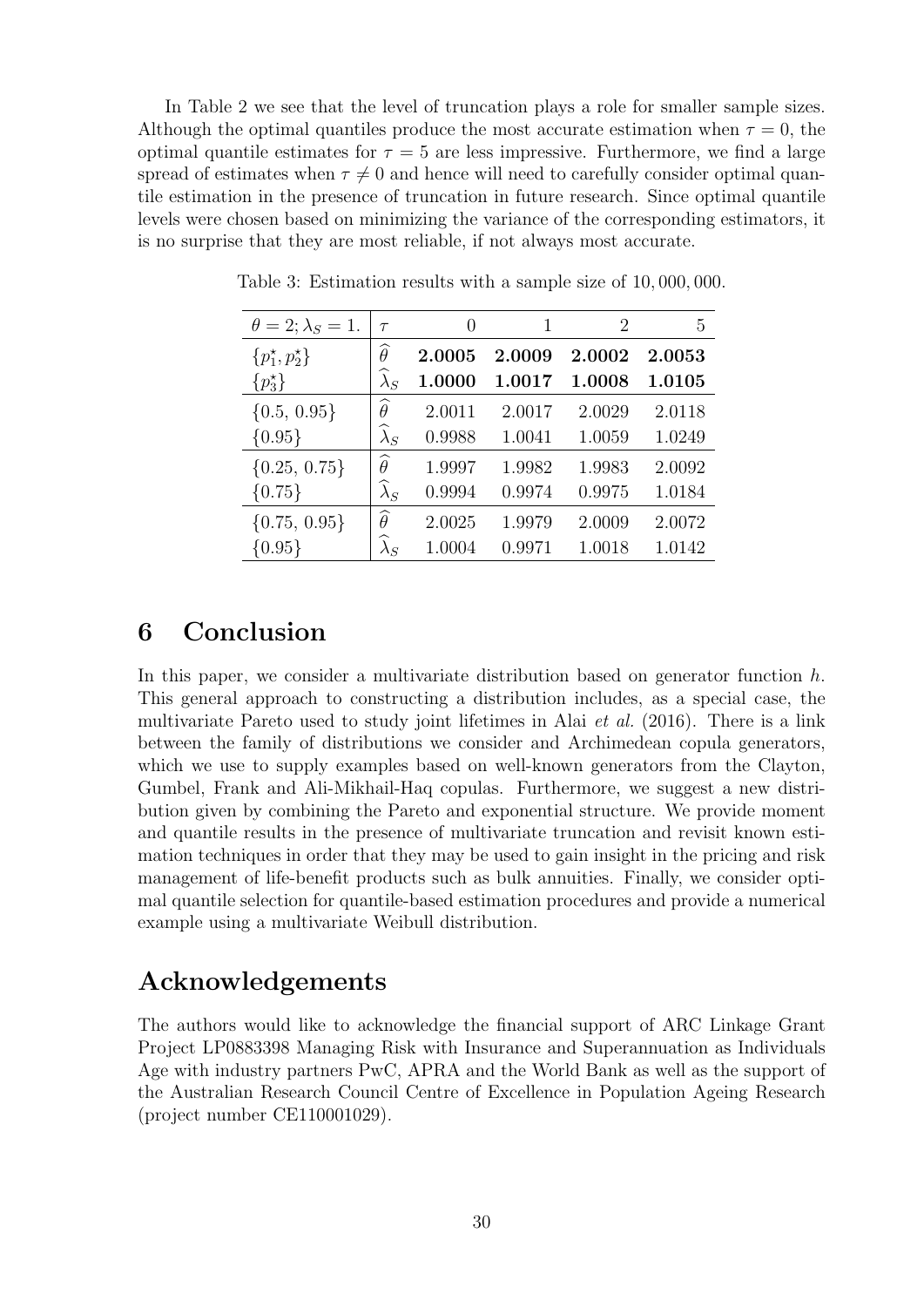## References

- Alai, D. H., Landsman, Z., and Sherris, M. (2016). Modelling lifetime dependence for older ages using a multivariate Pareto distribution. Insurance: Mathematics and Economics, 70, 272–285.
- Arnold, B. C. (1985). Pareto Distribution. John Wiley & Sons, New York.
- Asimit, A. V., Furman, E., and Vernic, R. (2010). On a multivariate Pareto distribution. Insurance: Mathematics and Economics, 46(2), 308–316.
- Caramellino, L. and Spizzichino, F. (1994). Dependence and aging properties of lifetimes with Schur-constant survival functions. Probability in the Engineering and Informational Sciences, 8, 103–111.
- Chiragiev, A. and Landsman, Z. (2007). Multivariate Pareto portfolios: TCE-based capital allocation and divided differences. Scandinavian Actuarial Journal, 2007(4), 261–280.
- Embrechts, P., Klüppelberg, C., and Mikosch, T. (1997). *Modelling Extremal Events* for Insurance and Finance. Springer, Berlin.
- Frees, E. W. and Valdez, E. A. (1998). Understanding relationships using copulas. North American Actuarial Journal,  $2(1)$ , 1–25.
- Genest, C. and Rivest, L.-P. (1993). Statistical inference procedures for bivariate Archimedean copulas. Journal of the American Statistical Association, 88(423), 1034–1043.
- Genest, C., Ghoudi, K., and Rivest, L.-P. (1995). A semiparametric estimation procedure of dependence parameters in multivariate families of distributions. Biometrika, 82(3), 543–552.
- Hendriks, H. and Landsman, Z. (2017). A generalization of multivariate Pareto distributions: Tail risk measures, divided differences, asymptotics. Scandinavian Actuarial Journal, 2017(9), 785–803.
- Hofert, M., Mächler, M., and McNeil, A. J. (2012). Archimedean copulas in high dimensions: Estimators and numerical challenges motivated by financial applications. Journal de la Société Française de Statistique,  $154(1)$ , 25–63.
- Landsman, Z. (1996). Sample quantiles and additive statistics: Information, sufficiency, estimation. Journal of Statistical Planning and Inference, 52, 93–108.
- Mardia, K. V. (1962). Multivariate Pareto distributions. The Annals of Mathematical Statistics, 33(3), 1008–1015.
- McNeil, A. J. and Nešlehová, J. (2009). Multivariate Archimedean copulas, d-monotone functions and  $\ell_1$ -norm symmetric distributions. The Annals of Statistics, 37, 3059– 3097.
- McNeil, A. J., Frey, R., and Embrechts, P. (2005). Quantitative Risk Management: Concepts, Techniques and Tools. Princeton: Princeton University Press.